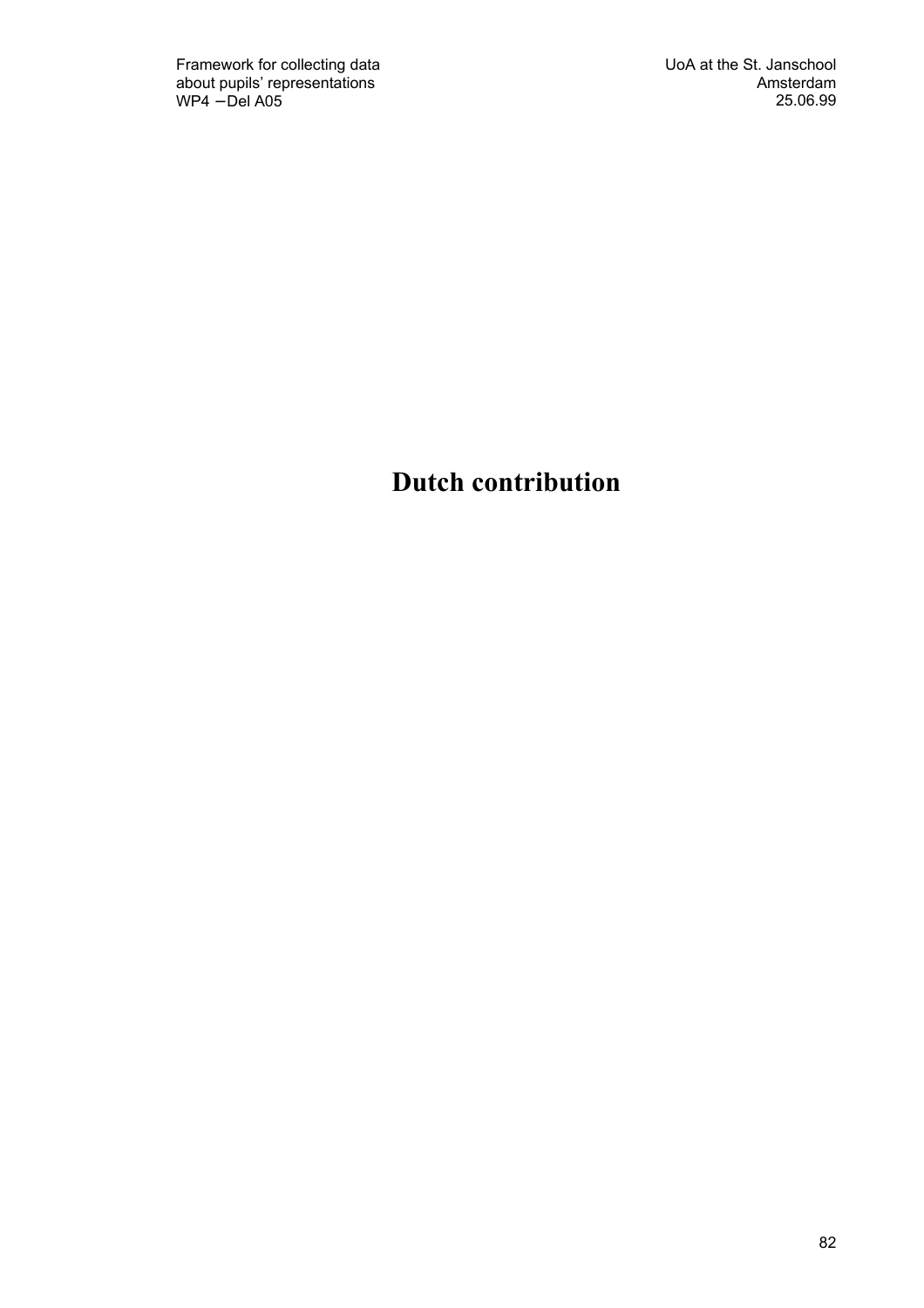# Framework for collecting data about pupils' representations (for  $wp$  4 & del A05)

The St. Jan School in Amsterdam



HENK SLIGTE UNIVERSITEIT VAN AMSTERDAM SCO-KOHNSTAMM INSTITUUT JULY 1, 1999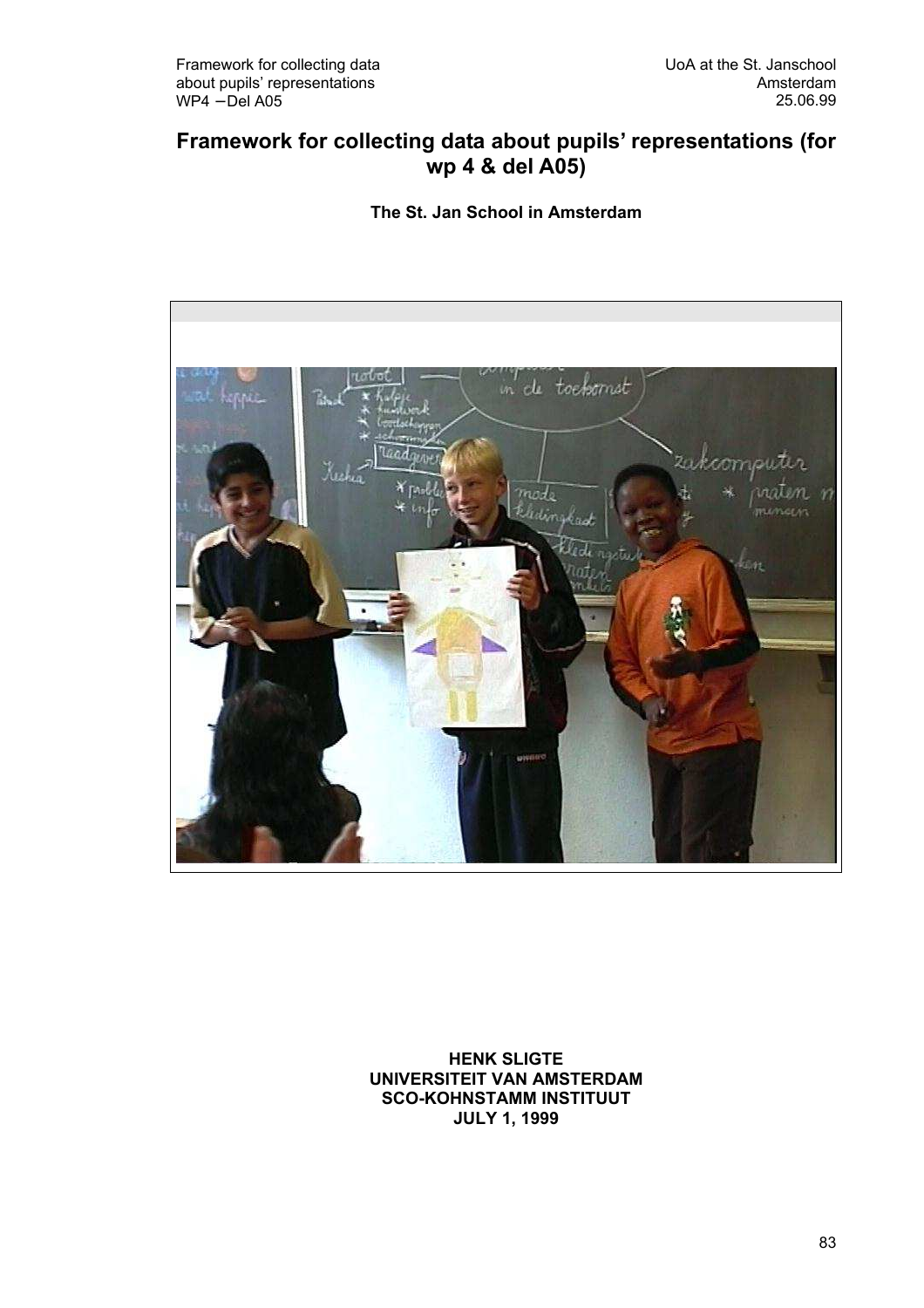### 1. Subjects investigated

St. Janschool Kortenaerstraat 32 1057 JN Amsterdam http://www.edu.amsterdam.nl/st-jan Contact &Teacher: Antoinette Klaphake (a.klaphake@st-jan.edu.amsterdam.nl) Pupils: Group 7 = 10-11 years old



21 pupils from the St. Janschool took part in the activities of Representation in June 1999. After drawing and writing six pupils were selected for interviews.

The St. Jan School is situated in the Western parts of Amsterdam in the middle of an early 20th century quarter. The school has 210 pupils divided over 10 groups. The ethnic background is diverse: 54 Moroccan pupils, 41 Surinam, 33 Turkish, 30 Dutch, and the rest of the pupils have 10 different nationalities. The school has 19 teachers, a janitor, a special needs co-ordinator (senco), an ICT-co-ordinator, and a responsible person for confirmation classes (catechist). Hardly any pupils repeat years. Although the system is based on frontal teaching, differentiation is paid attention to, both in classroom and via special programmes done by the senco.

The mission of the St. Jan School focuses on co-operation between pupils, and between the teacher and the pupils. The increase of self-confidence of the children and their progress in learning is realised by offering the right incentives of entering the proximal zones of development (Vygotsky), thus creating tailor-made education, within a clear structure and organisation. At the background lies the vision that children should be given enough 'luggage' to go on and to keep on developing themselves: 'learning to learn' and 'life-long learning' are the statements here. ICT is seen as part of the mission and vision: it should contribute to them.

The selected group 7 has 21 pupils. They have access to two Personal Computers in their classroom. These are used for educational software, both for drill & practice and remedial purposes, and for word processing. Right outside the classroom in the corridor are 15 Network Computers next to each other. The NC's are primarily used for Internet-based communication or WWW-browsing, both for learning and for fun. Also word processing and courseware is used. In addition (Java)games are played.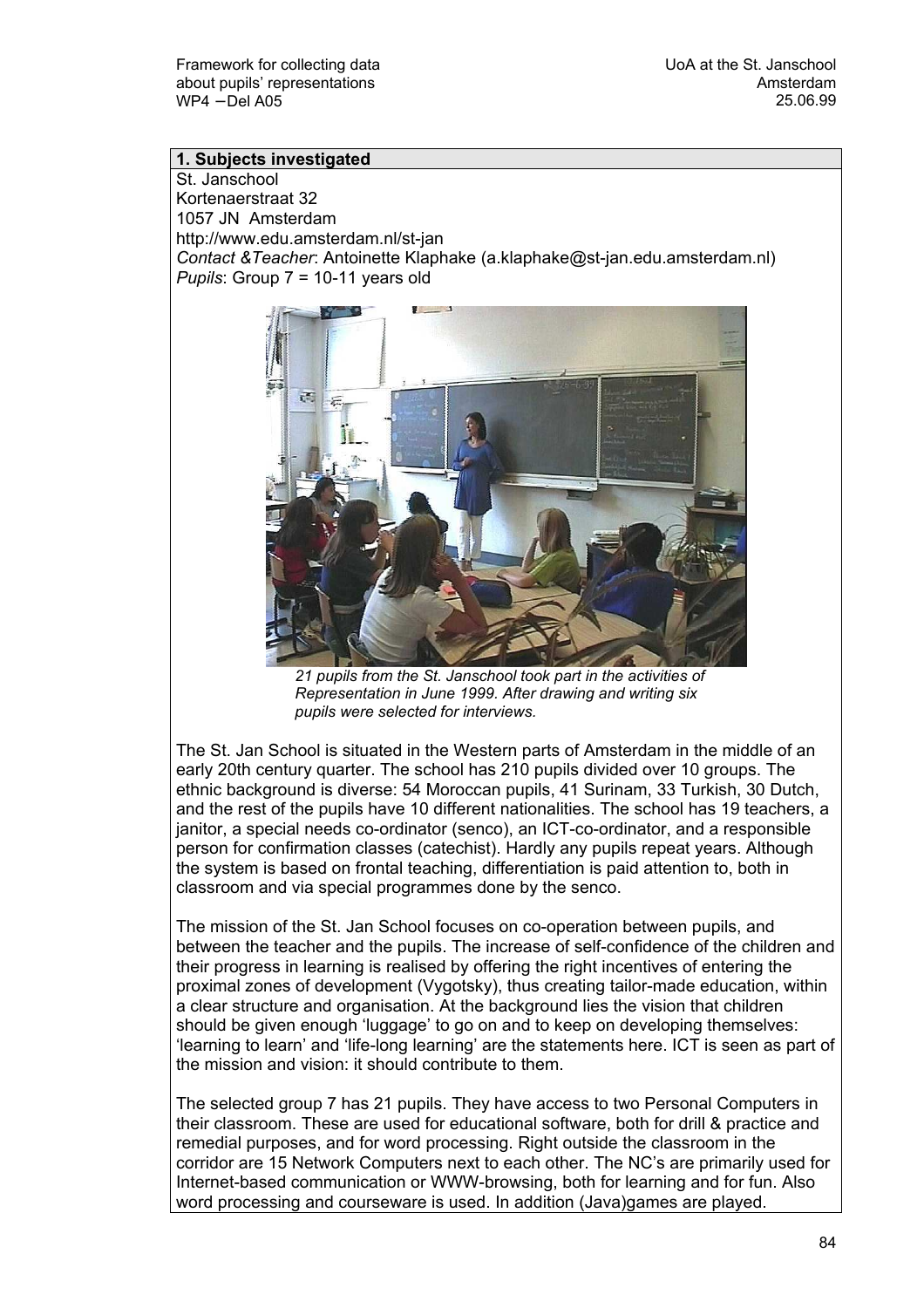## 2. Methodology / Description of the context / Observations

Group 7 has two female teachers. One of the teachers, teaching the group for about 1,5 day a week, is also the ICT-co-ordinator of the school (Antoinette Klaphake). The pupils had been told about the project by the other teacher (Femke de Groot) the day before. A letter for parents was provided with information about the project, and a request to be allowed to use image and text materials for the purposes of the project. I had decided with the teacher to devote one whole morning to the activities (Fridaymorning June 25, 1999). We had one preliminary meeting about 3 weeks before that. Via e-mail I sent the teacher a scenario with a rough time plan. On the Thursdayevening before we had a telephone-conversation to fine-tune the activities. The teacher had collected additional materials (books and pictures) to help the pupils when not knowing how to describe or draw computers. I explained that this would disturb the research.

At 08.30 hrs the school doors open; the lessons start at 08.45 hrs and stop at 12.00 hrs. By 08.40 most pupils were in the classroom. The classroom has five 'islands' of tables with 3 to 5 pupils sitting on them.



Rough Floorplan and Pupils' sitting

08.45: The teacher introduced me as a researcher interested in the activities of the pupils' brains when working with a computer. I sat in the back of the classroom with a digital videocamera, with which also digital photographs can be made (both during recording and during playback). I took notes as well.

08.50:The teacher introduced the first part. Each pupil of the chosen class was asked to draw a computer and to write down the names of the different parts of the computer. As an example the teacher drew a telephone on the blackboard and demonstrated how to refer to the parts for example by writing the word 'KEY' and a connection-line. An other option was to make a legend.

A couple of pupils asked for clarification: "Which computer do I have to draw?", "Do I have to draw the table on which it stands?", "Can I draw the computer that I have at home?", "What do I do when I don't know how things are called?", "Do I have to mention all the letters of the keys in the drawing?". The teacher asserted that it was their impression, and that they could decide for themselves. If they did not know words, then they could use circumscriptions.

The teacher introduced already the next phase briefly, in which they would be asked to write about the theme: "What is for me the usefulness of a computer?"

08.55: When drawing the pupils have been sitting in their own classroom in which two PC's are present in one corner. I observed that most of the pupils immediately took out their rulers, and started to draw with black pencils or felt-tips. Only after stating that they had to be copied, pupils started to make the drawings clearer, and more colourful. While they were drawing I walked around the classroom while filming. Because the large LCD screen, I could hold the camera as casual as possible. I observed one pupil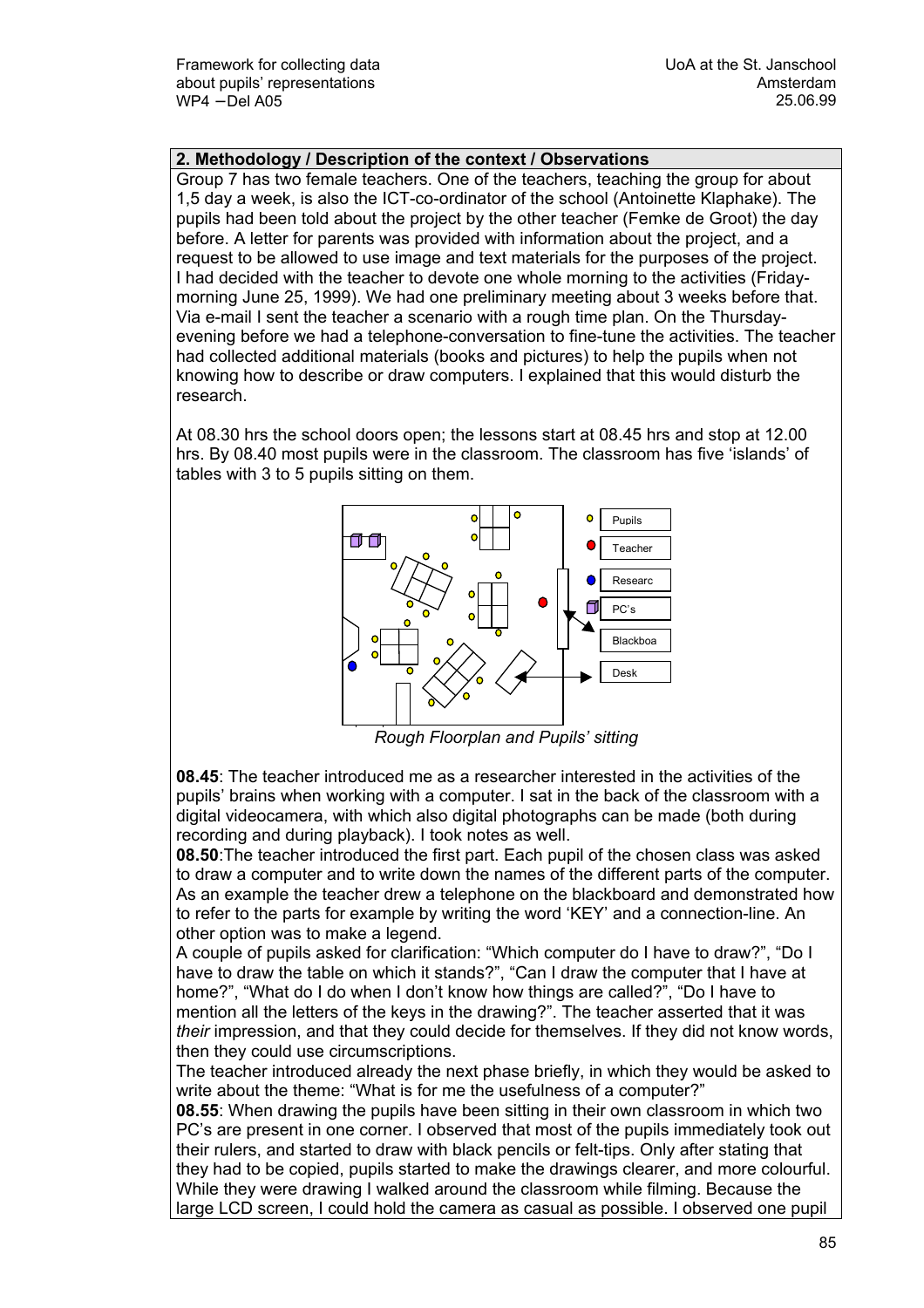walking to the computers in the corner and starting to count the number of keys. 09.05: The teacher said that they could start writing names for the parts of the computer. In addition they could continue drawing and colouring. I made photo's of all the drawings-in-being, and showed the result to its makers. 09.25: Drawing and writing terms is concluded.

### Observations on the above period:

The pupils have worked with quite some concentration, although differences occurred. Some girls were arguing frequently (by the end of the morning one of these girls was expelled). Pupils posed questions, also to me: "What's its name again, compressor?", "What's the name of the thing that you type on?". One girl asks: "Can I go to the corridor to see how the printer looks like?". The teacher grants the request. Although cribbing off one's neighbour is not allowed, it happens. Also pupils whisper with each other.

Although the computers on the paper have been drawn according to the pupils' conceptions of a computer, these observations indicate that this activity produces only partly an adequate image of the individual representations.

### 09.30: Writing some lines on usefulness.

The teacher introduced the short text. The English sentence had been literally translated by me and sent to the teacher. The sentence appeared not to be clear enough (due to semantic differences with English: the translated word for usefulness is not a word very much used by children). This is why the teacher wrote three questions on the blackboard: "What can I do with a computer?", "What is the usefulness of the computer for me?", and "What good is it to me?". This appeared to be confusing: some pupils started to answer every question separately. This may have led to an increase in the number of words used. The session was very quiet; everyone thought and wrote down. There was little cribbing.

END OF FIRST INDIVIDUAL SESSION (08.45-09.50)

09.50: The pupils are allowed to eat and drink something, followed by playing outside on the school's playground. In the meantime the teacher and I selected six drawings. I had explained that the 6 should give a good representation of the group as a whole. We spoke of possible criterions, like gender, ethnic group, achievement. In the end the teacher also included difficulty with language and creativity. One issue was not taken into account: age. I assumed that all the children were 10-11, but due to repeating classes and other factors, 3 of the selected pupils have (recently) reached the age of 12. The teacher experienced the selection as quite difficult.

10.15: The pupils are back from the playground. On the selection of the drawings some pupils ask "Who won?".

The collective work is introduced (see section 4)

10.45: The actual work starts in the groups. I invite the 6 pupils whose drawings have been selected to the teacher room, one at the time.

11.30: I return in the classroom after having completed the 6 interviews. In the meantime the teacher has made some more video recordings.

11.45: Presentations of the seven collective efforts. After each presentation the group gives a loud applause!!

June 30: Together with the teacher I watch the video. We select some scenes that are characteristic for the atmosphere in the classroom. The teacher reads this report, but has no significant extra remarks. She does doubt now, however, whether she should not have selected other drawings than the ones she had.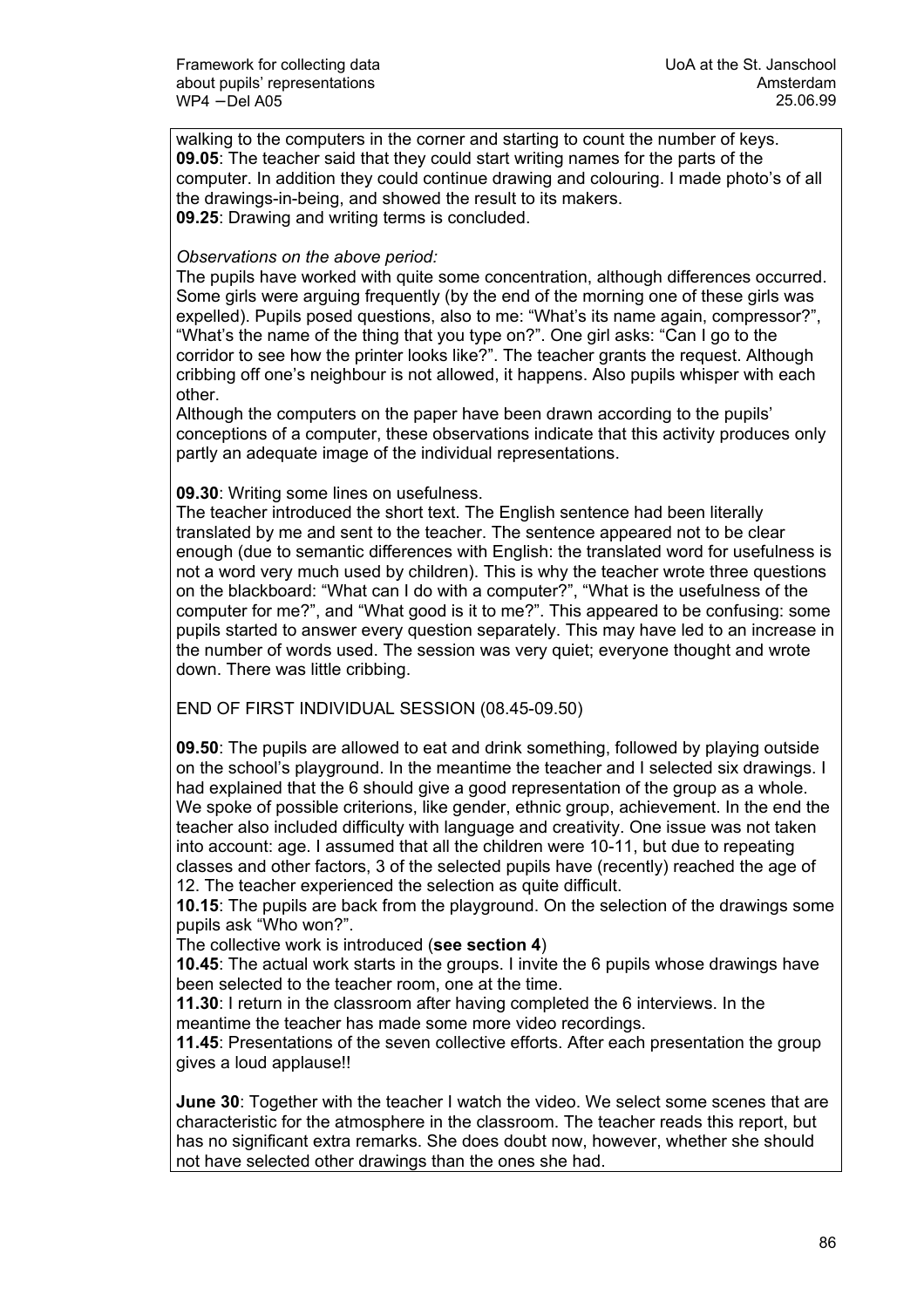#### 3. Interview

Six pupils were interviewed for 8-10 minutes each. An interview scheme was used for notes. I made no recordings. I left the names unchanged

### 3.1. Interview 1: Shainaaz

# Age: 12 years old

# Gender: F

Nationality: Dutch; her parents are born in Surinam and belong to the Hindustani ethnic group

Brothers and sisters: 2 brothers of 14 and 4, 1 sister of 9

Parents: married. No clear picture of what parents do for a living Family situation: All six members of the family live together

#### Hobbies:

- $\triangleright$  Swimming (she mentions her awards),
- $\triangleright$  Singing
- $\triangleright$  Dancing

### Game consoles at home:

Nintendo64 and SEGA; favourite games James Bond and a car race game.

#### Use of computer at home

The family of Shainaaz has a somewhat older PC with Windows 95. There is neither CD-ROM nor Internet-connection. Her father does not, but her mother does use the computer. Shainaaz uses the PC for typing her talks for school, and she plays games (Disney).

#### Use of computer at school

Shainaaz uses the network computer almost every day. Most of the time she searches for information on famous people, like R&B-artists. She also uses the computer for writing essays. The newspaper of the group has been made with the computer.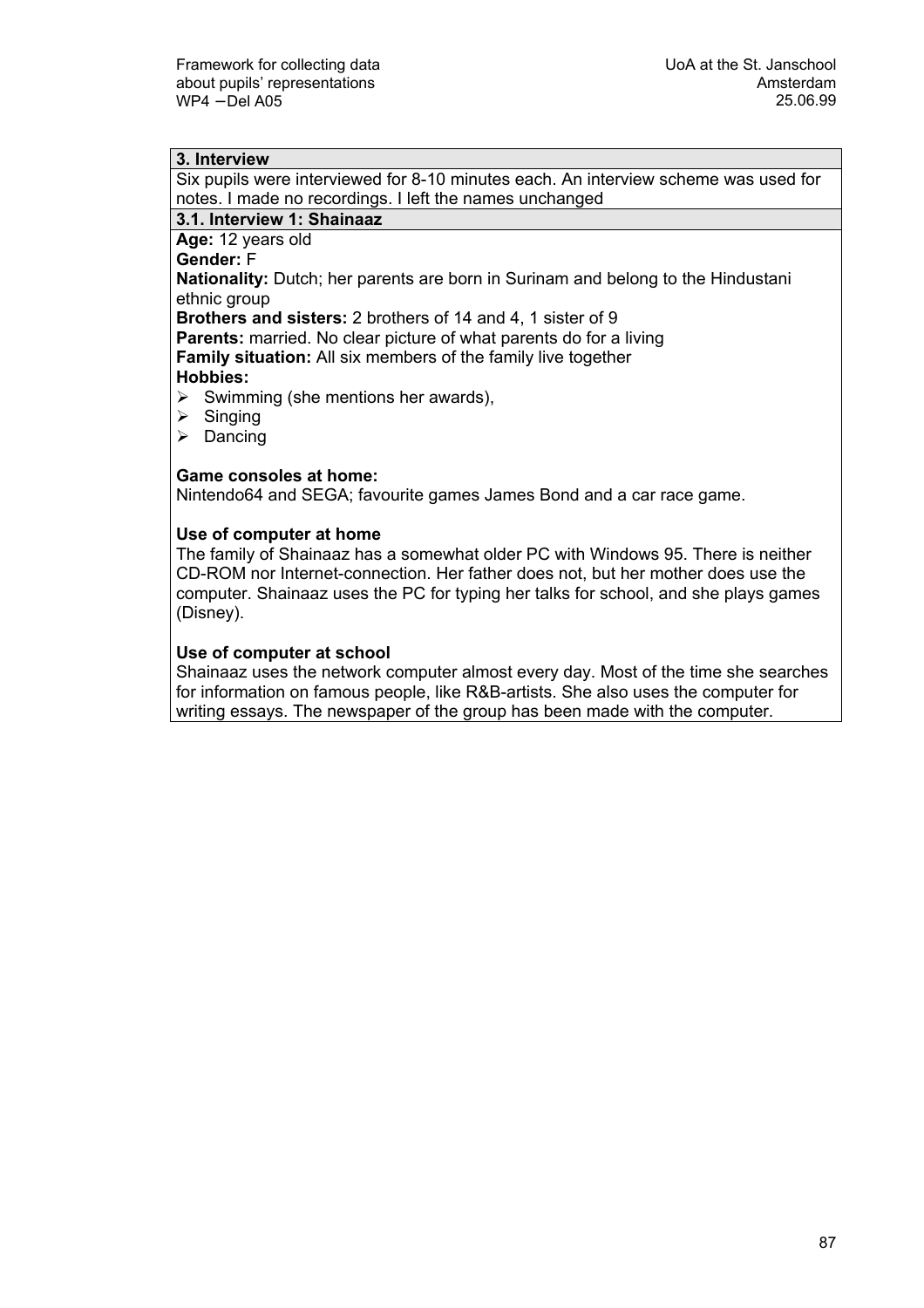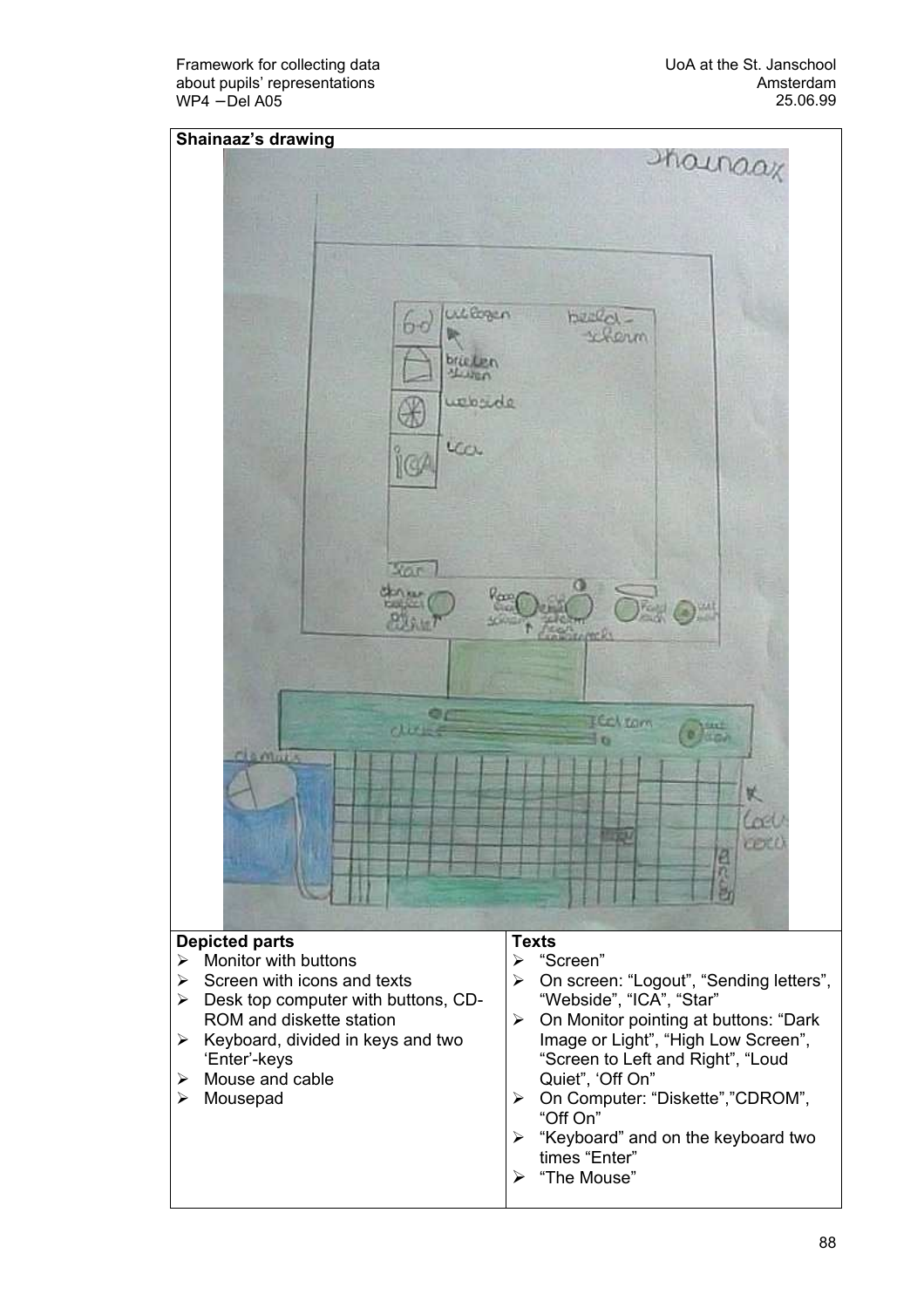### General description

A4 drawing made with pencil, later coloured with pencils. She used a ruler. The computer is presented frontally, no perspective at all. It is a desk top computer with a large monitor on it. The screen is with icons as on the school's network computer. Keyboard; mouse on pad plus cable.

#### Comments on the drawing

Shainaaz obviously had the NC in her mind when drawing. The icons on the screen are the ones on an NC. Remarkable are the many buttons with text. No internal parts are described. The mouse-cable is the only cable. Green is the dominating colour. Only the mouse pad is blue, and little lights on the on/off switch are red.

#### Shainaaz's text: "What is to me the usefulness of a computer"

Words: 45 Sentences: 2 (long) Nouns: computer, things, animals, people, information Adjectives: famous, fun, supergreat Verbs: can, internetting, search, go, find Main argument: "With a computer I can go to famous people, that is what I find supergreat."

#### Comments on the text

Shainaaz is completely focussed on the use of Internet for finding information. She writes enthusiastically in superlatives.

She is clearly depicting the computer as a personal tool.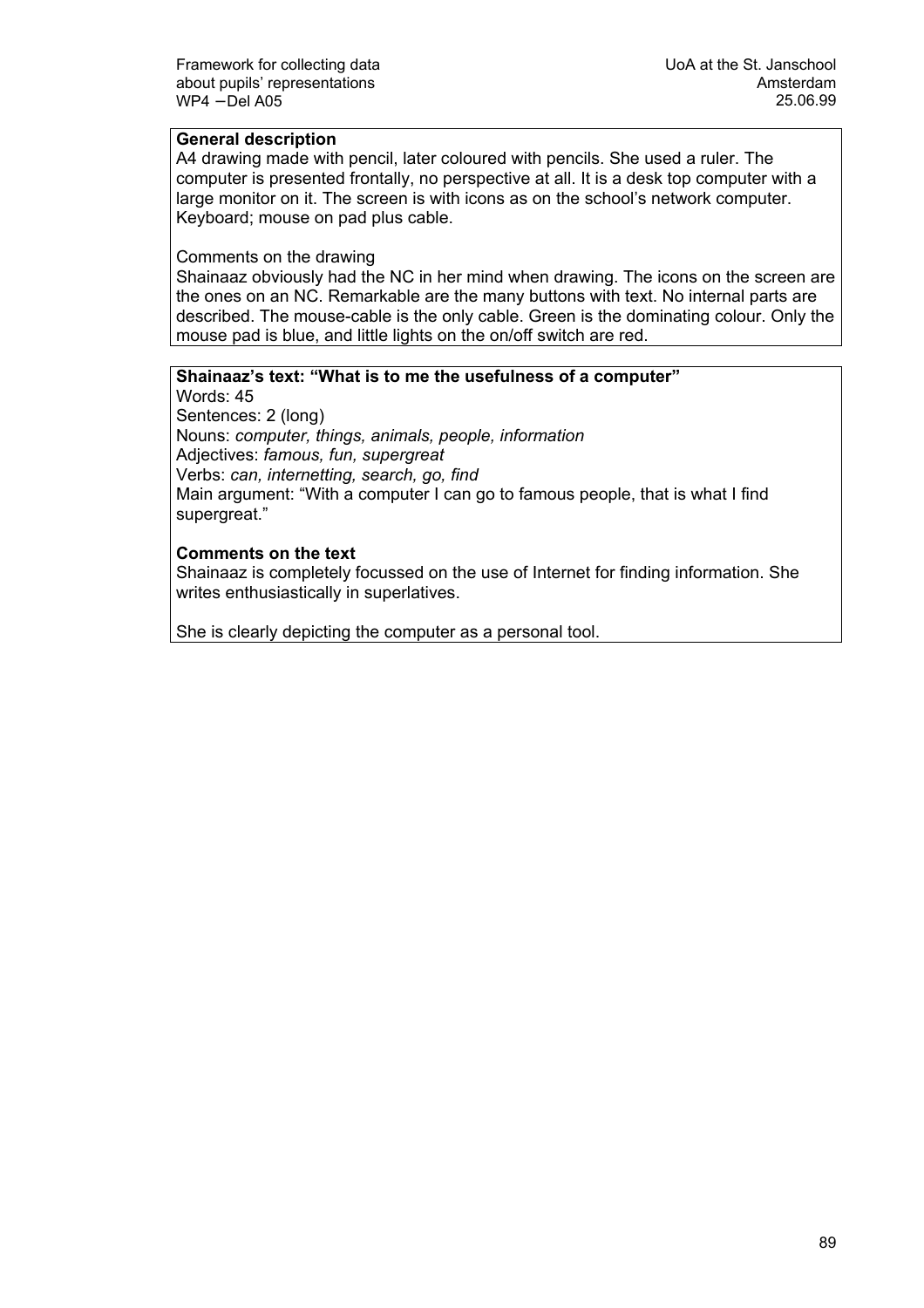### 3.2. Interview 2: Nadine

# Age: 11 years old

Gender: F

Nationality: Born in the Netherlands, double nationality: English/Irish

Brothers and sisters: 1 sister of 2,5 year

Parents: Married. Irish father has a studio for musicians. English mother works in a canteen.

Family situation: Nadine lives with father, mother and sister.

Hobbies:

- $\triangleright$  skeeler
- $\triangleright$  swimming
- $\triangleright$  internetting

### Game consoles:

- $\triangleright$  SuperNintendo at her father's work
- $\triangleright$  No game console at home

### Use of computer at home

Nadine uses the modern PC every day. Mostly it is for games. Also she likes to print things, like images. The computer is connected to scanner and there is a digital camera. These images are printed often as well. There is a modem in the computer, but no Internet connection yet.

Nadine: "My mother cannot decide what to take for Internet: the cable or telephone". Both father and mother like to use the computer for image processing.

### Use of computer at school

Nadine uses the computers at school a lot. Often she stays late after the lessons and together with a girlfriend they 'Internet'. Also she writes essays for school. Nadine considers herself above average with regard to her interest in computers.

### Use of computer in other/special places

Nadine uses the computer in the public library especially for chatting. She mentions a site called "Hello You", tells her password to me, and her impersonations. Nadine: "Everyone has a nickname, and I choose other names all the time; the last time I called myself 'LEFTEYE' and there this boy who called himself "CHOCOLATE BOY"

Remark: the nicknames are in English, not in Dutch.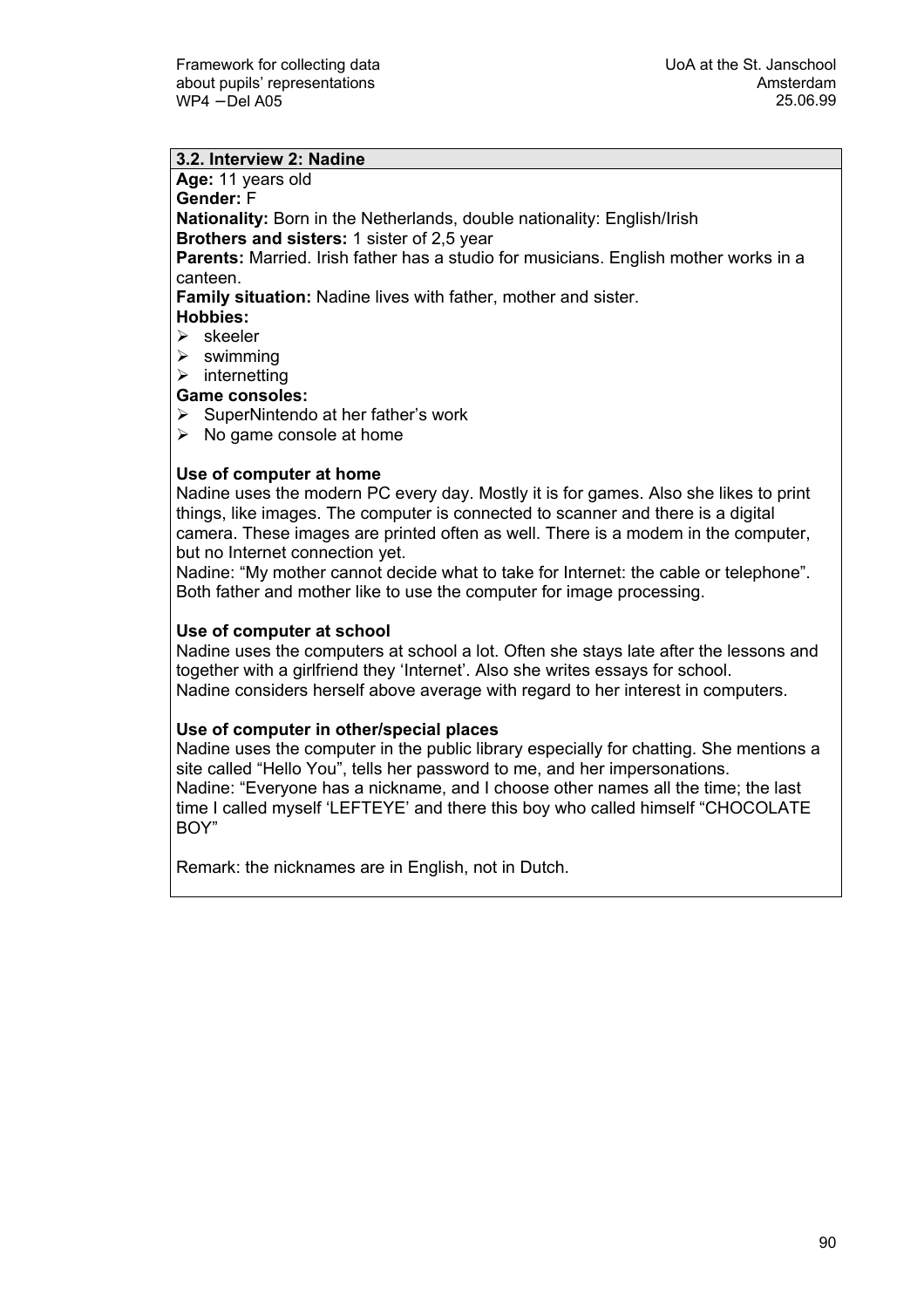

A4 drawing in pencil, and coloured with felt tips. Ballpoint for texts in legend. Frontal presentation of a computer consisting of a screen with the word PC on it, and 13 icons, the word start and the word Interenet. Buttons without names.

Keyboard well specified (but wrong) with function keys. Curly cable to monitor. The midi tower is called 'monitor', and has two cd-drives. One she calls 'Richter', an unknown Dutch word. She means recorder (?). Two sound boxes, one with separate volume and bass knobs. The other box she calls 'Box Mic'. A separate microphone connected with a curly cable to the monitor (screen). The mouse is done in black fat felt tip and has a straight cable to the keyboard. In front of the keyboard is the mouse pad (?) with a teddy bear lying on it.

#### Comments on the drawing

Nadine had the PC at home in her head when drawing. There is a lot of detail.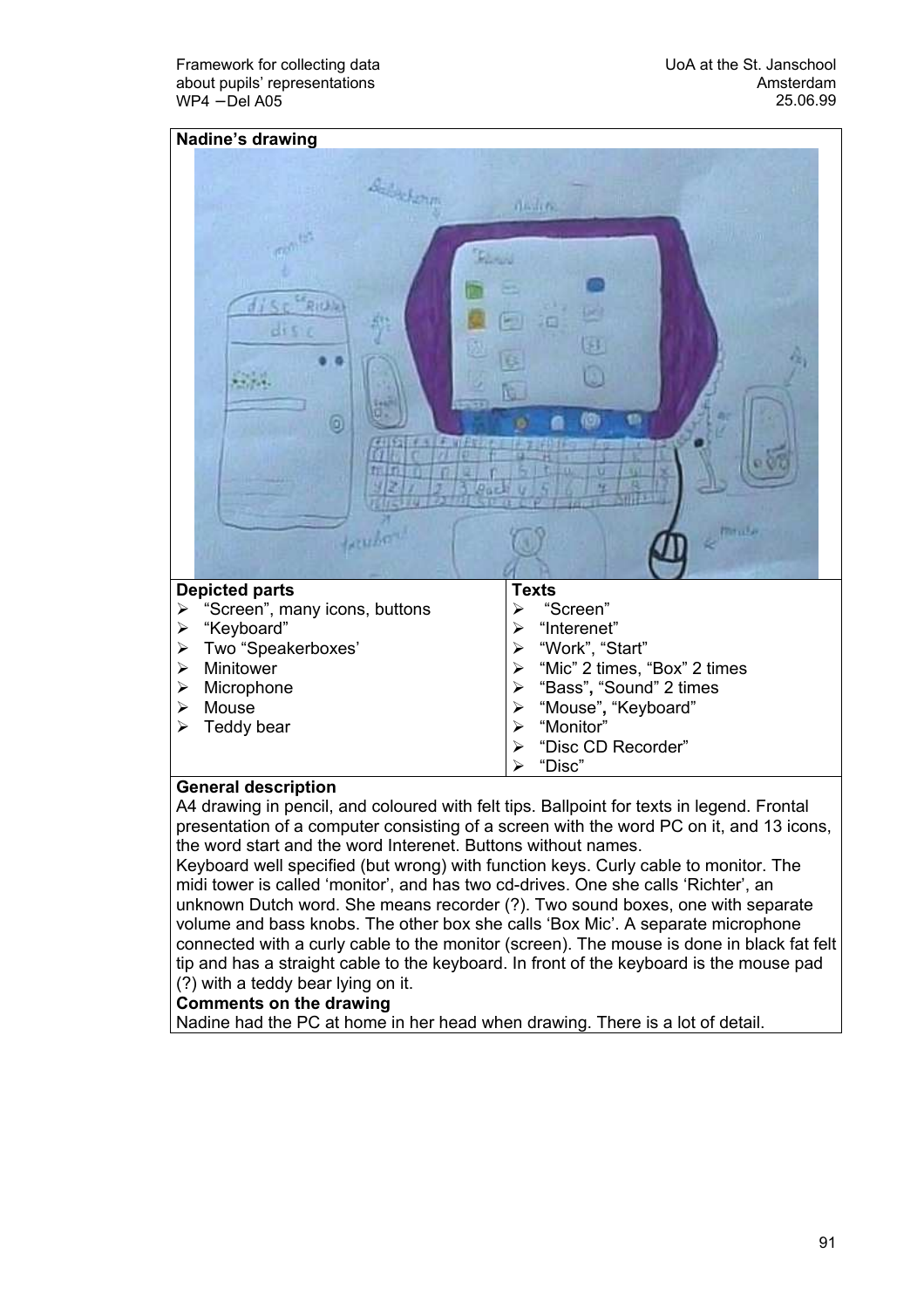#### Nadine's text: "What is to me the usefulness of a computer"

Words: 84 Sentences: 12 (some very short) Nouns: computer, school talk, games, fun, arithmetic, language, school, letter, handwriting, teacher, persons, essay Adjectives: more, better, own, new Verbs: Internetting, do, type out, learn, play, type, know, chat, find, make Main argument: "If the teacher does not know it, you can find out on the computer"

### Comments on the text

Nadine writes a long text, dealing with many issues: for essay, for learning, for arithmetic, for language, to make a letter look better, for replacing the teacher, for finding, for chatting, finding persons.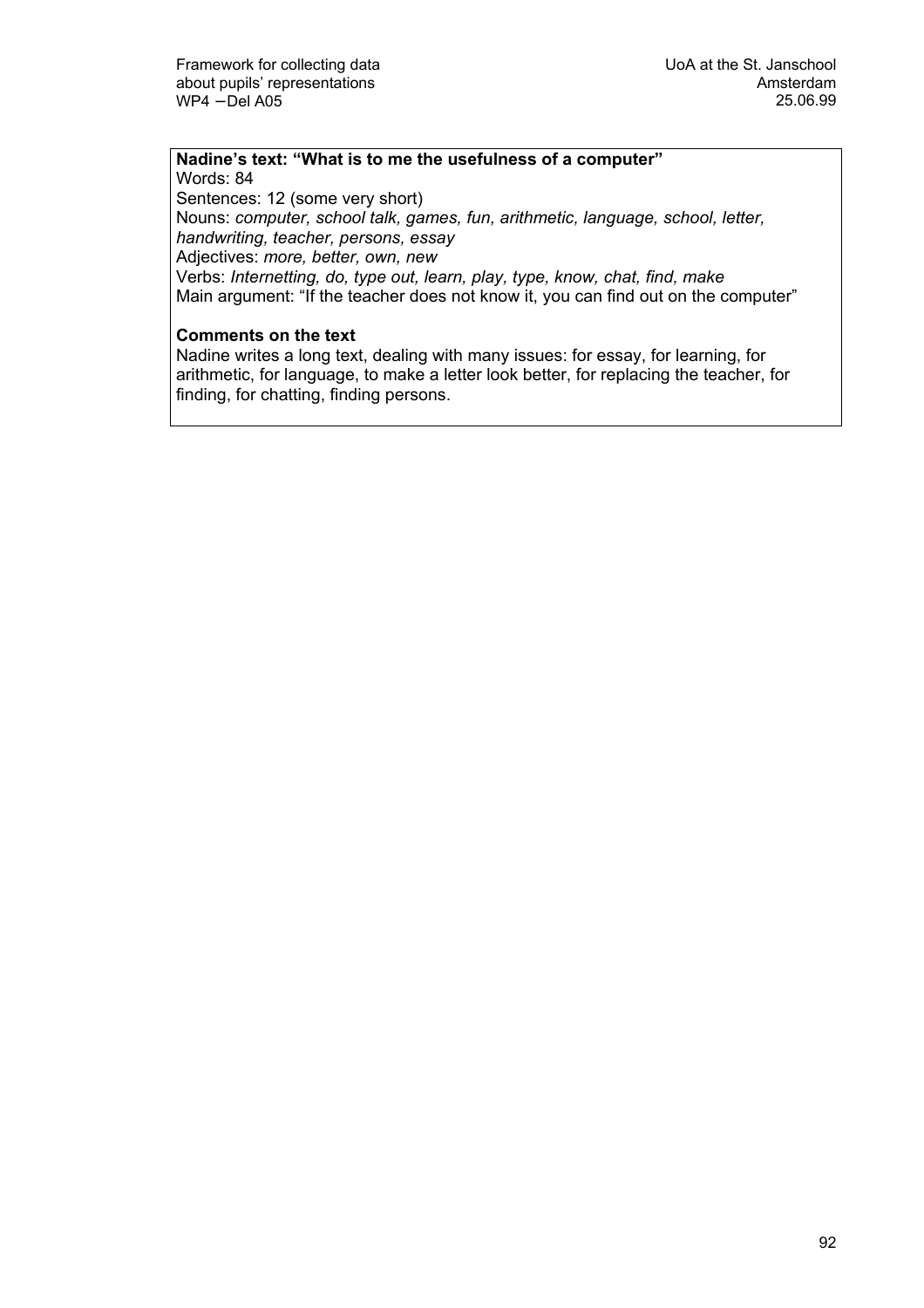### 3.3. Interview 3: Mounir

Age: 10 years old Gender: M Nationality: Dutch, born here, parents from Morocco Brothers and sisters: 2 brothers of 12 and 6 years old Parents: Married; employment not clear Family situation: Mounir lives with father, mother and the 2 brothers Hobbies:

football (Ajax!)

 $\triangleright$  dancing

### Game consoles at home:

 $\triangleright$  Super Nintendo on which he plays SuperSoccer and Mario

### Use of computer at home

Mounir and his family do not have a computer at home. But he says: "We are going to buy one."

### Use of computer at school

Mounir uses the computer a couple of times a week, mostly for Internet. He then visits Soccernet (www.soccernet.com). He likes to look for Moroccan players who play in all kinds of countries, and also in the Netherlands. He mentions the photo's he finds and the e-mail he writes to the players.

Also he plays games on the computer (and of course it is football that is his favourite). For the rest Mounir mentions the word processor for making school talks.

### Use of computer in other/special places

The only thing Mounir mentions is the library in which he uses the computer to find books for his school talks.

Mounir considers himself as an average user of the computer, compared with his fellow pupils.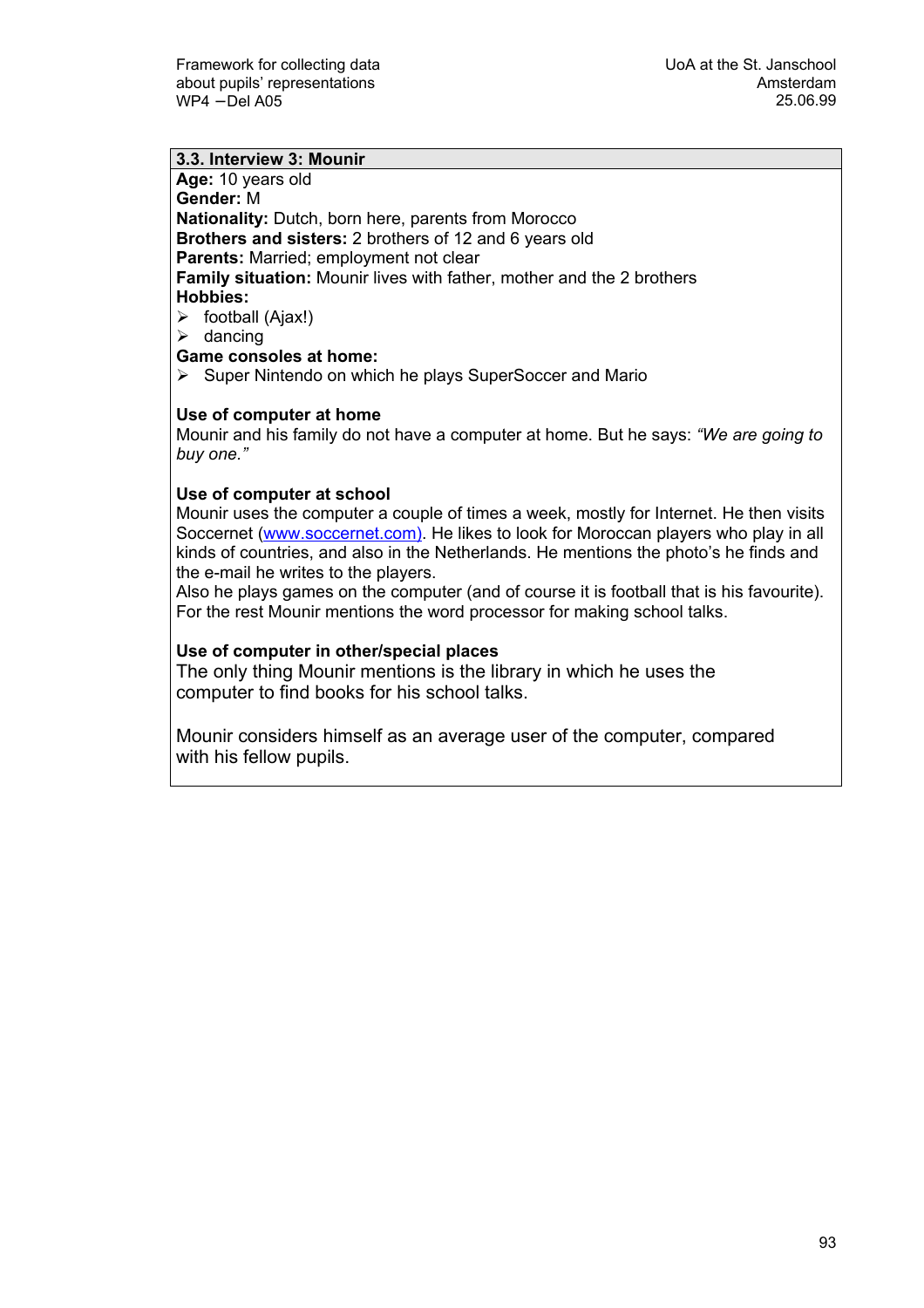

A4 drawing made with pencil later coloured in. The computer and the lamp hang in the air. On the screen is the favourite Website, with address. It is the only drawing in which electricity plugs are drawn and mentioned. The keyboard is detailed, but no characters. Mounir draws a lot of wires and cables. Only the miditower and the lamp are not connected. On top of the drawing Mounir wrote Computer Research.

#### Comments on the drawing

This is a drawing in which the representation is produced without a clear example in mind. Mounir does not have a computer at home, and the network computer do look different from what he picture. Also the lamp suggests that he draws not from a concrete example.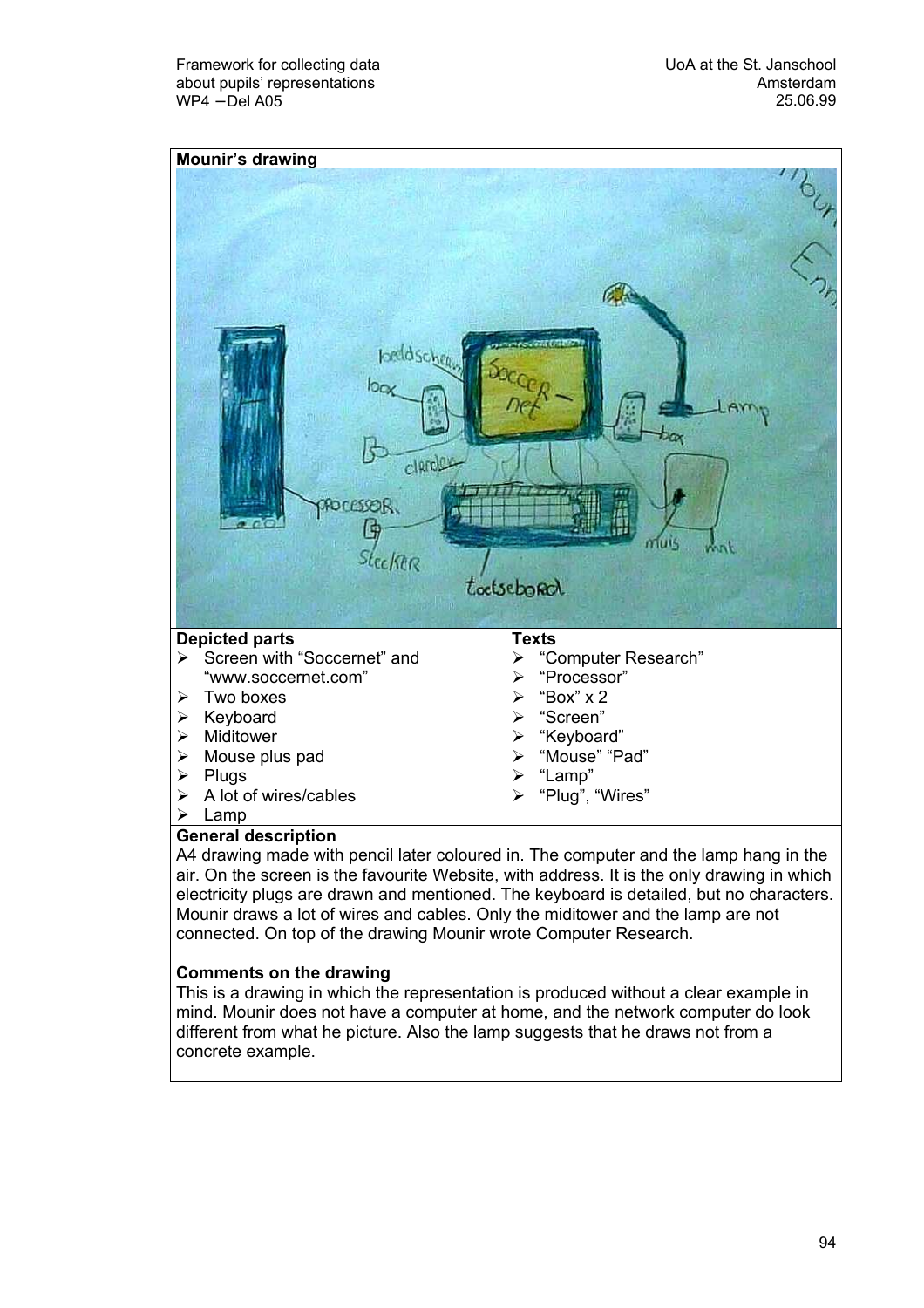#### Mounir's text: "What is to me the usefulness of a computer"

Words: 74

Sentences: 8

Nouns: computer, information, school talk, paper, fan, photo, Hadji, game, arithmetic, traffic, drawing

Adjectives: fun, many, fast

Verbs: email, get, talk, play, draw, type, fast-type, blind-type

Main argument: "You can e-mail to your fan (Mounir means the football player), you can talk with him (her) (this suggests that he not only thinks of football players). For me it is great fun, you can get a photograph of someone e.g. Hadji."

### Comments on the text

Mounir is a real football fan, with Ajax and Moroccan players as favourites. The text is quite detailed: many uses of the computer are indicated.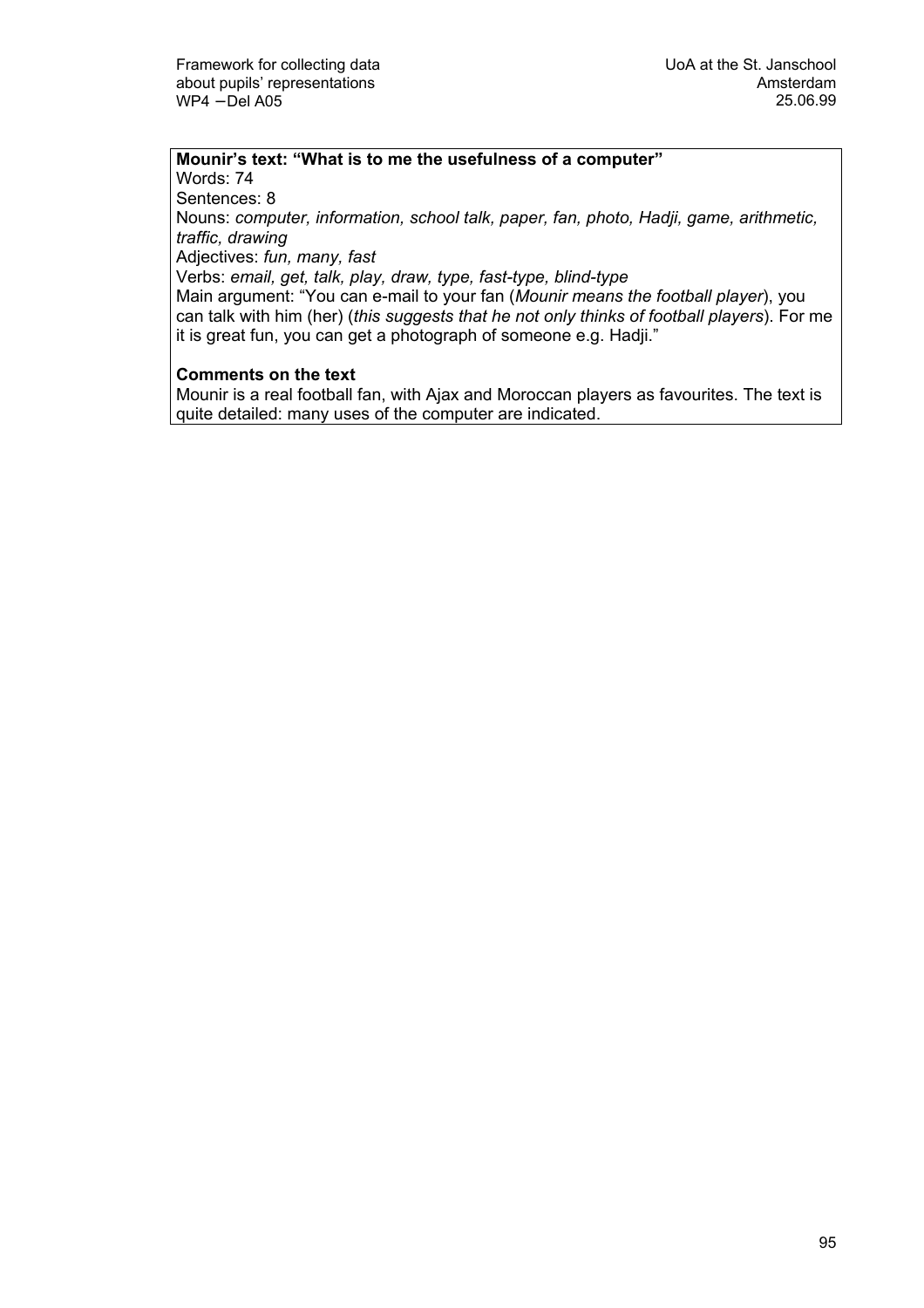### 3.4. Interview 4: Patrick

Age: 11 years old

Gender: M

Nationality: Dutch, parents are Dutch as well

Brothers and sisters: one sister of 17

Parents: Mother is housewife, father is in security (largest hospital of Amsterdam). Family situation: Patrick lives together with father, mother and sister.

### Hobbies:

 $\triangleright$  Korfball (he plays with one of the more famous clubs in Amsterdam: Blue-White)

- $\triangleright$  Computer
- $\triangleright$  Television
- $\triangleright$  Play with a friend

## Game consoles at home:

- $\triangleright$  Many many game computers
- $\triangleright$  Play Station
- $\triangleright$  Game Bov
- $\triangleright$  SEGA

He plays GTA, Tikan2, Micro's Machine V3

## Use of computer at home

Patrick has a PC with Windows95 that he uses 'real often': every day in between 5 minutes and 3 hours. Mostly he does games like FIFA98 or Aladdin. Also he likes to type: he writes stories and about things he has experienced, e.g. "when I am in love". These stories he never shows to anyone else. The other family members do not use the computer very often, so he is not afraid that they will find the stories. He has his own private folder.

Patrick uses the computer at home also for some educational purposes: words he has to learn, preparation for school talks.

There is a modem in the computer, but his parents do not want an Internet-account, because it is too expensive.

### Use of computer at school

Patrick uses the computers at school 3 to 4 times a week, mostly for browsing the Web (he mentions the Ajax-site, and the NBA-site). Also the computer is used for word processing. He mentions the group's newspaper that is made with help of the computer.

### Use of computer in other/special places

If Patrick is with friends they often play with the computer. Also he uses the computer in the library to look for books that can help him to make papers or talks.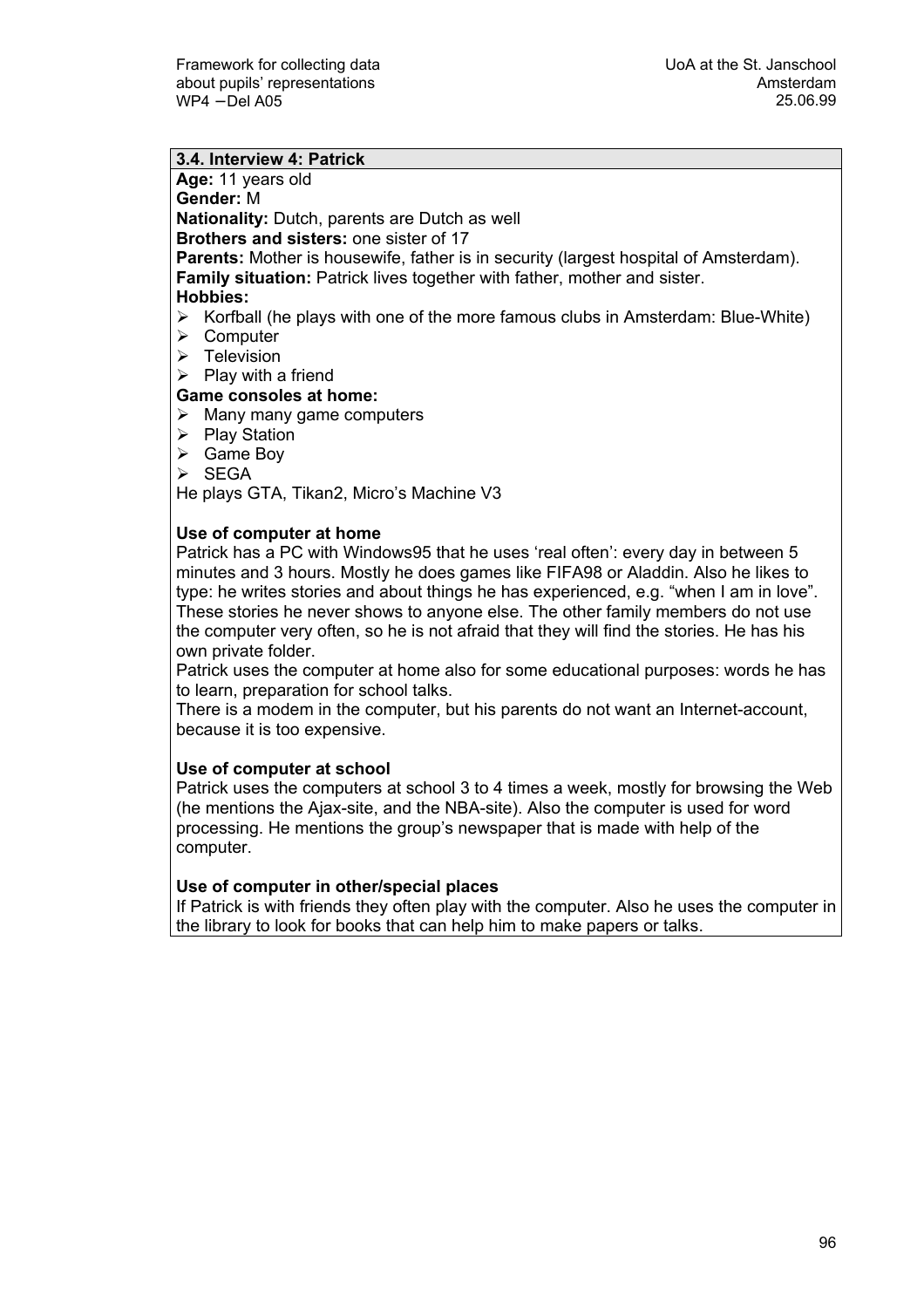

#### Comments on the drawing

This drawing is not like the other ones. It is large, and shows only monitor/screen and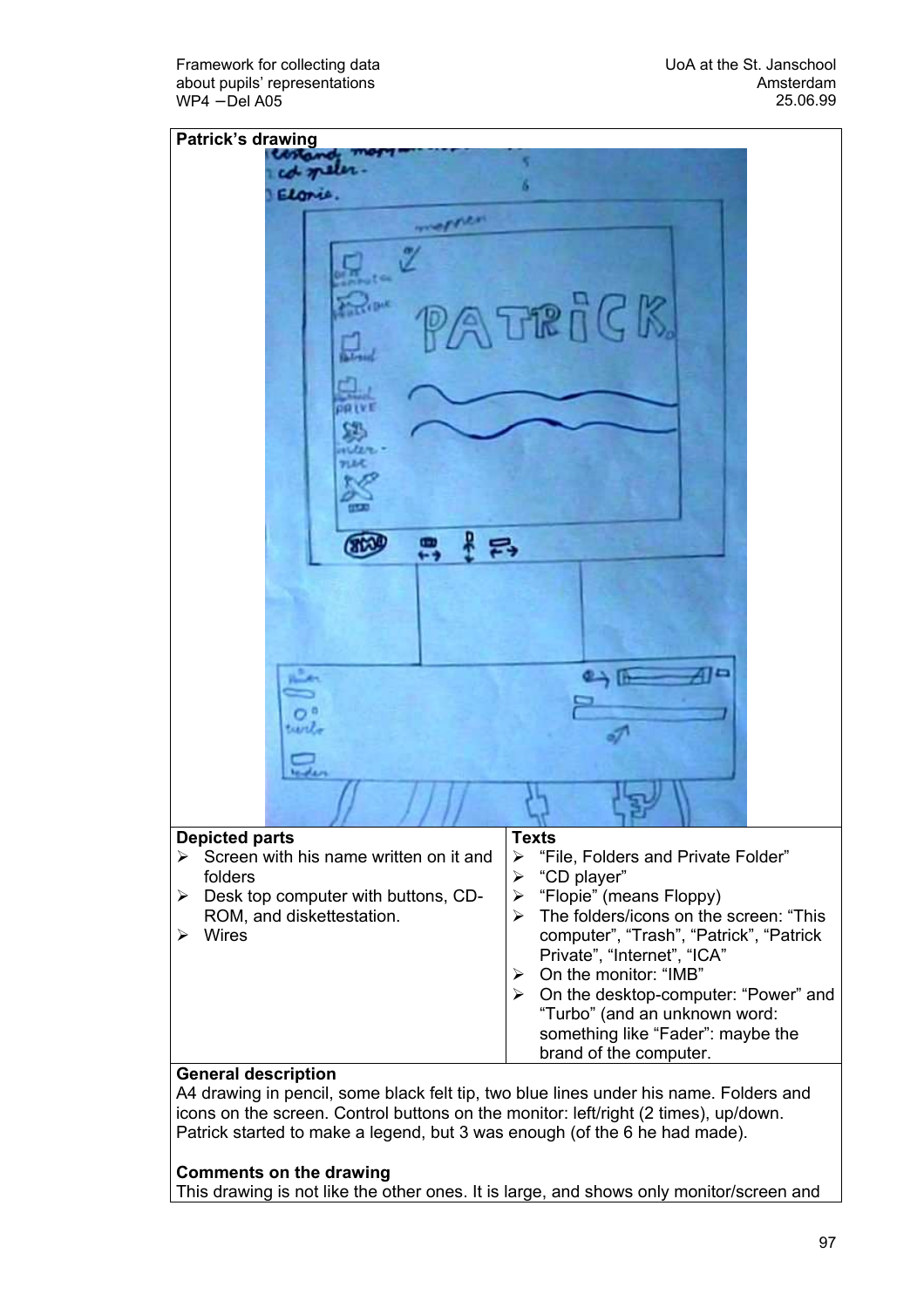the system's housing. Large wires and cables, with connectors are hanging below. There is no keyboard or other auxiliary equipment. The screen is a mix of the computer at home and some elements of the NC: ICA (Interactive Client Access) is the protocol used for the Java Stations to connect to the Windows Terminal Server.

The icon of the trash is a fish. He draws two folders for himself: "Patrick" and "Patrick Private". There is one word on the drawing that I can't read and I have forgotten to ask him.

# Patrick's text: "What is to me the usefulness of a computer"

Words: 44

Sentences: some sentences, plus summing up of possibilities Nouns: computer, games, basketball, information Adjectives: - Verbs: Internetting, write, type, know, have, know, do you good Main argument: "It can do you good, because you can have the information or know something."

Comments on the text The text is very bad, full of spelling mistakes, and illogical sentences.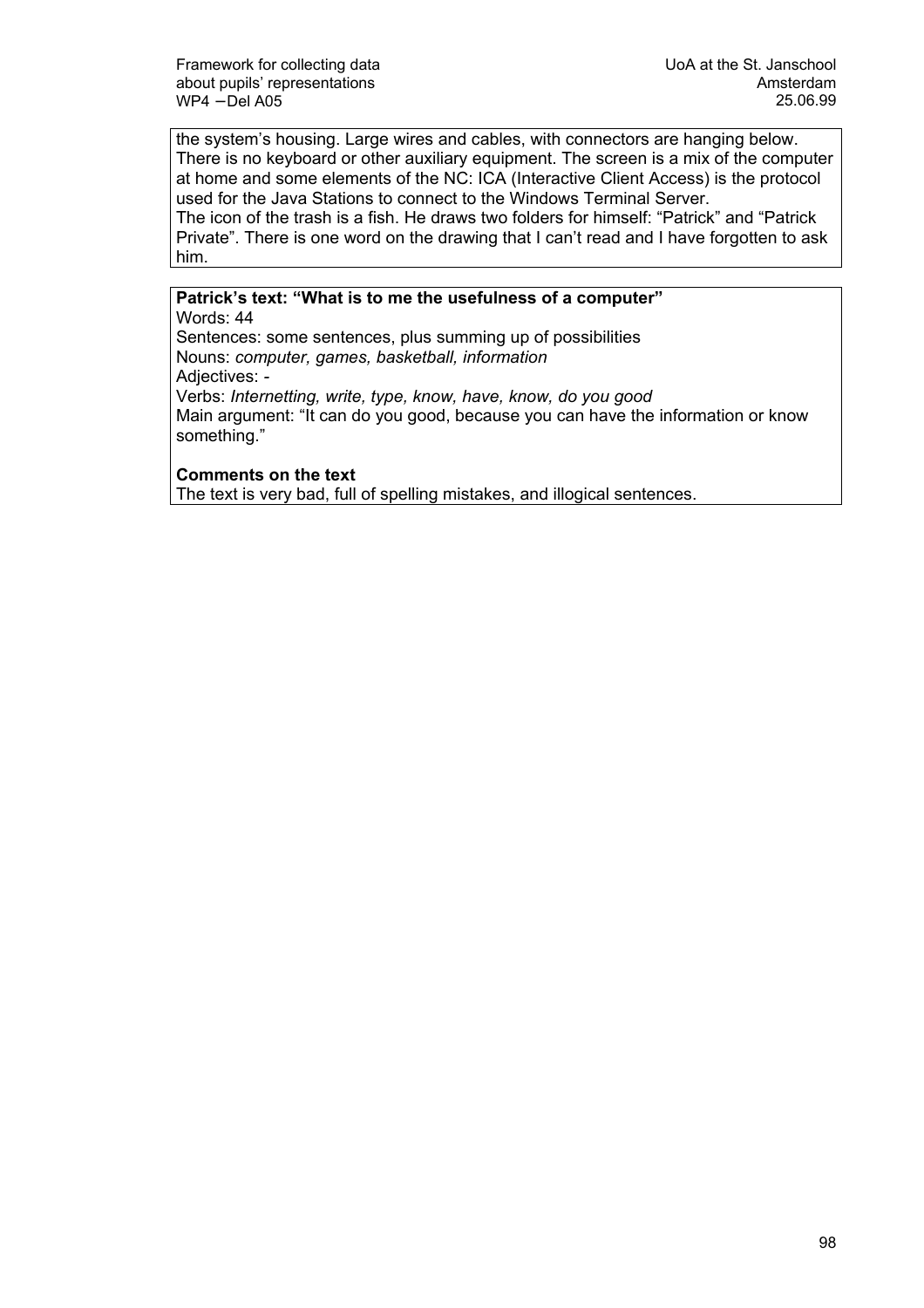### 3.5. Interview 5: Hardaman

Age: 12 years old Gender: M Nationality: Dutch, born here, parents both from India Brothers and sisters: 1 sister of 2 years Parents: His father packages flowers, his mother is a housewife. Family situation: Hardaman lives together with parents and sister. Hobbies:

- $\triangleright$  Basketball
- > Football
- $\triangleright$  Computering

#### Game consoles at home:

No: "I used to have one but now it is broke"

#### Use of computer at home

Hardaman does not have a computer at home. "I will get one later"

#### Use of computer at school

He uses the computer one or two times a week. Mostly it is for finding information on the WWW, or for fun. He mentions NBA (National Basketball Association: an American site). Also the computer is used for writing essays.

#### Use of computer in other/special places

Hardaman goes to his cousins three to four times a week, and there he plays games, or makes drawings on the computer.

Also he visits the community centre in the neighbourhood, where he gets lessons on the computer.

Hardaman considers himself certainly not a computer fanatic.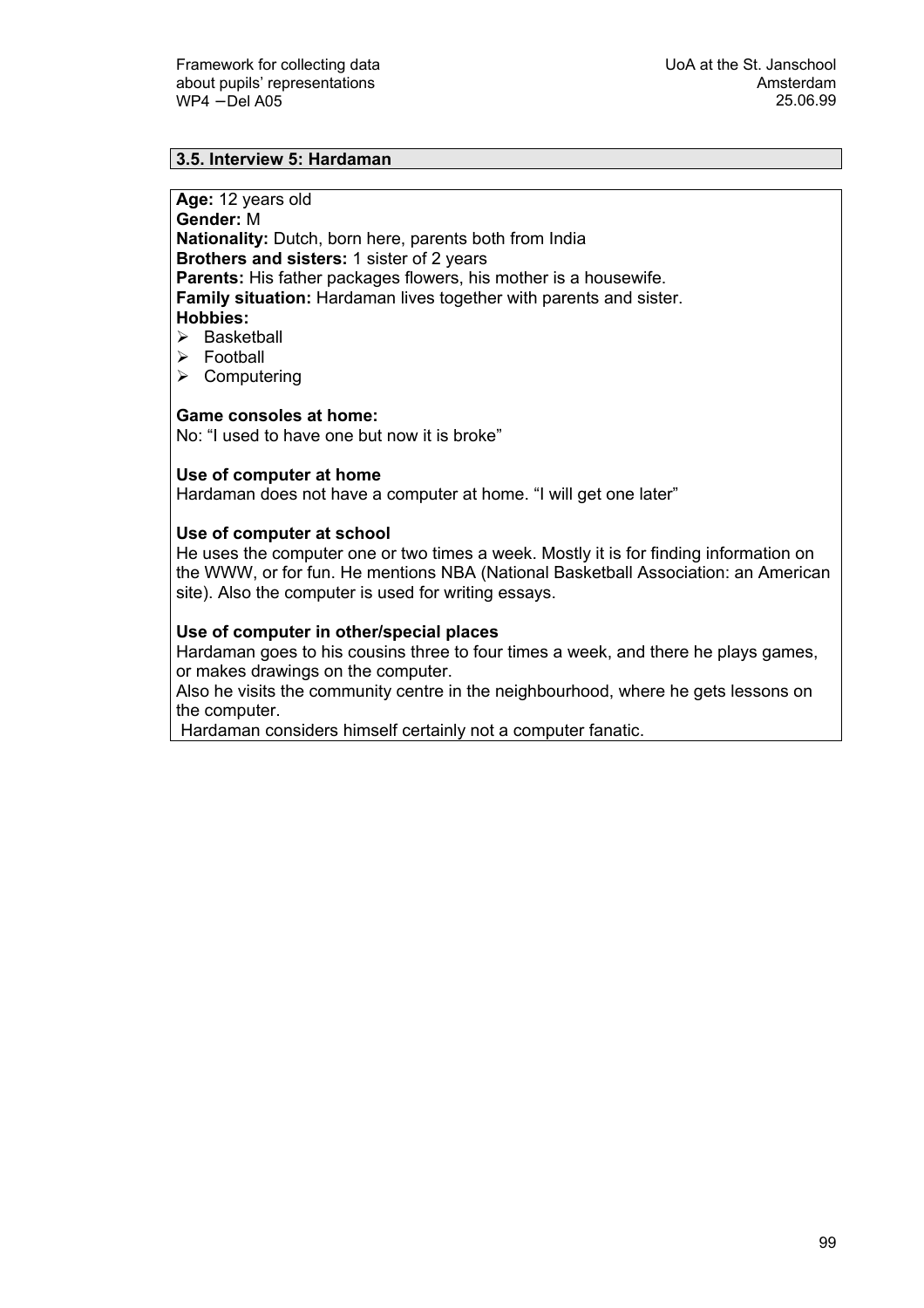| Hardaman's drawing                                                                                                                                                                                                                                                                                        |                                                                                                                       |  |  |
|-----------------------------------------------------------------------------------------------------------------------------------------------------------------------------------------------------------------------------------------------------------------------------------------------------------|-----------------------------------------------------------------------------------------------------------------------|--|--|
| Happaman                                                                                                                                                                                                                                                                                                  |                                                                                                                       |  |  |
| 1 scherm<br>2. gebuid-loo<br>4. loetsen lord<br>5. processor<br>$6.$ CD-80 $or$                                                                                                                                                                                                                           |                                                                                                                       |  |  |
|                                                                                                                                                                                                                                                                                                           |                                                                                                                       |  |  |
| <b>Depicted parts</b>                                                                                                                                                                                                                                                                                     | <b>Texts</b>                                                                                                          |  |  |
| Screen with "NBA LIVE" (a part of the<br>≻<br>NBA-site). The web address is written<br>as well<br>2 loudspeakers plus cables<br>≻<br>$\triangleright$ Mouse and cable and mouse pad<br>$\triangleright$ Keyboard and cable<br>$\triangleright$ Mini tower system housing with<br>buttons and CD-ROM drive | "Screen" "NBA LIVE" "www.nba.com"<br>↘<br>> "Soundbox"<br>> "Mouse"<br>> "Keyboard"<br>> "Processor"<br>"CD-ROM"<br>➤ |  |  |
| <b>General description</b>                                                                                                                                                                                                                                                                                |                                                                                                                       |  |  |
| A4 drawing in black pencil nicely coloured. It is a small drawing with a legend.                                                                                                                                                                                                                          |                                                                                                                       |  |  |
| <b>Comments on the drawing</b>                                                                                                                                                                                                                                                                            |                                                                                                                       |  |  |

I looked for the NBA site: it is very full of English text. The screen as he drew it I could not find: it seems fantasy.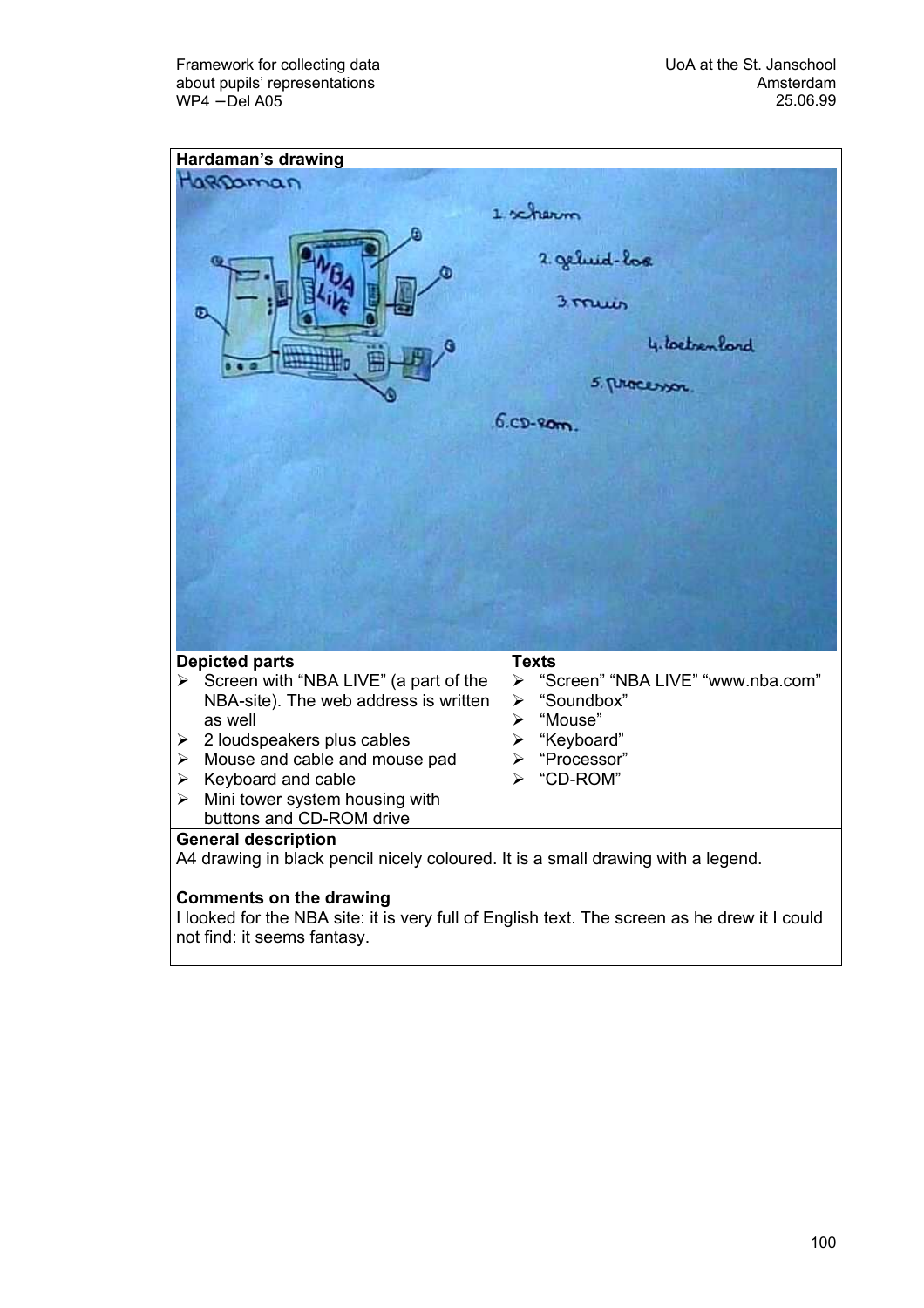#### Hardaman's text: "What is to me the usefulness of a computer"

Words: 50

Sentences: 3 (one is the repetition of the question) Nouns: computer, teacher, school, information

Adjectives: handy

Verbs: internetting, write, email, search, know Main argument: "It is handy that there are computers at school, because when the teacher does not know something, then you can look it up."

### Comments on the text

Hardaman is not very interested in computers; he sums up quite some issues that he thinks are useful, though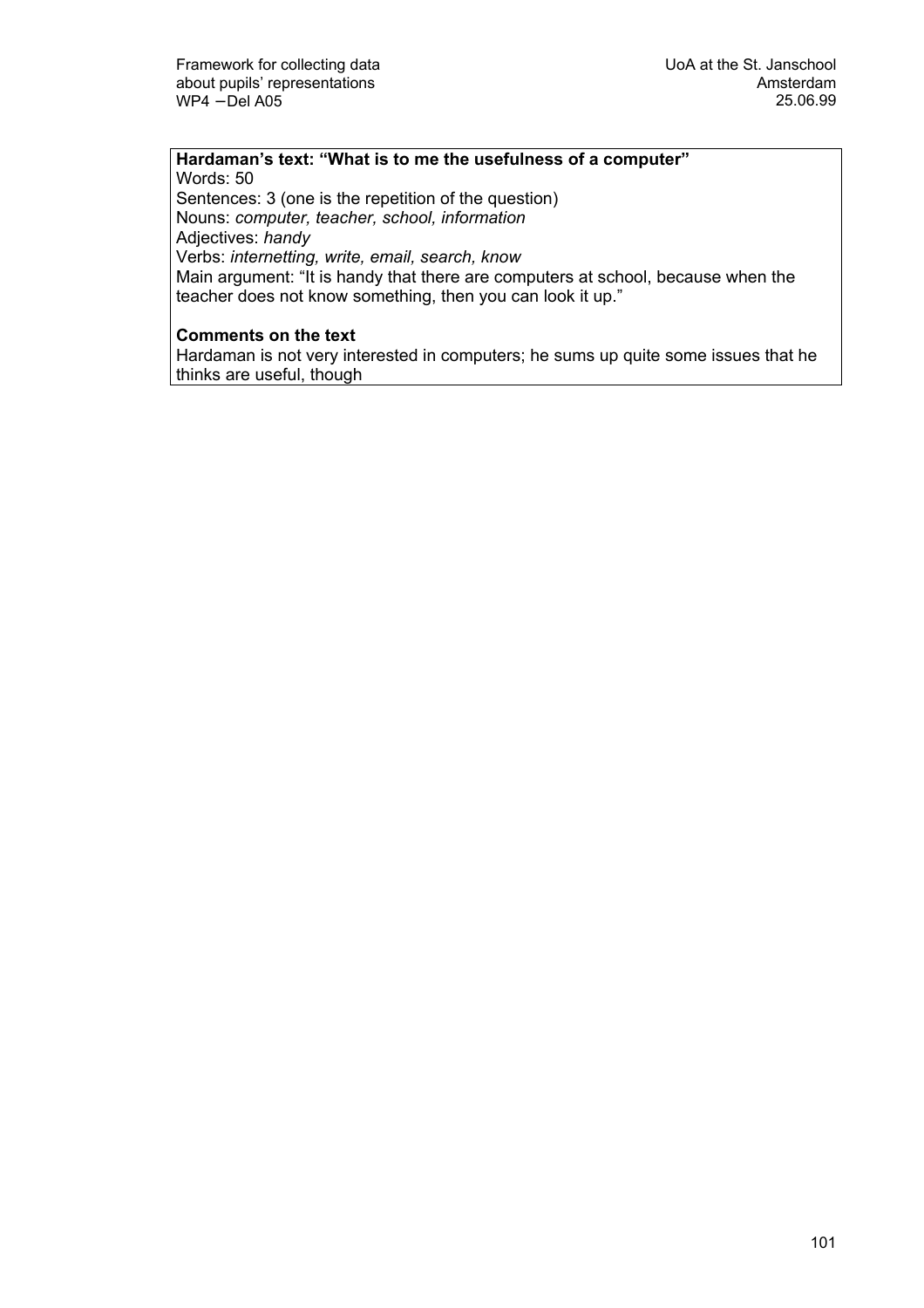### 3.6. Interview 6: Pabietra

Age: 12 years (recently) Gender: F

Nationality: Dutch; parents are Hindustani from Surinam Brothers and sisters: a sister of 21 and two brothers of 9 and 5 years old Parents: Father is an estate agent. Mother is 'nothing' Family situation: The 6 persons live together in a house Hobbies:

- $\triangleright$  television (especially Hindustani movies)
- $\triangleright$  playing outside
- $\triangleright$  computing

Game consoles: none

#### Use of computer at home

The PC at home is used for games (Charlie the Duck), for typing and for looking at images. It is not frequently used, by neither of the family members. No CD-ROM no Internet.

#### Use of computer at school

Pabietra stays late at school after the lessons have ended. "Half an hour a couple of times a week". The two PC's in classroom are used for practising.

#### Use of computer in other/special places Nowhere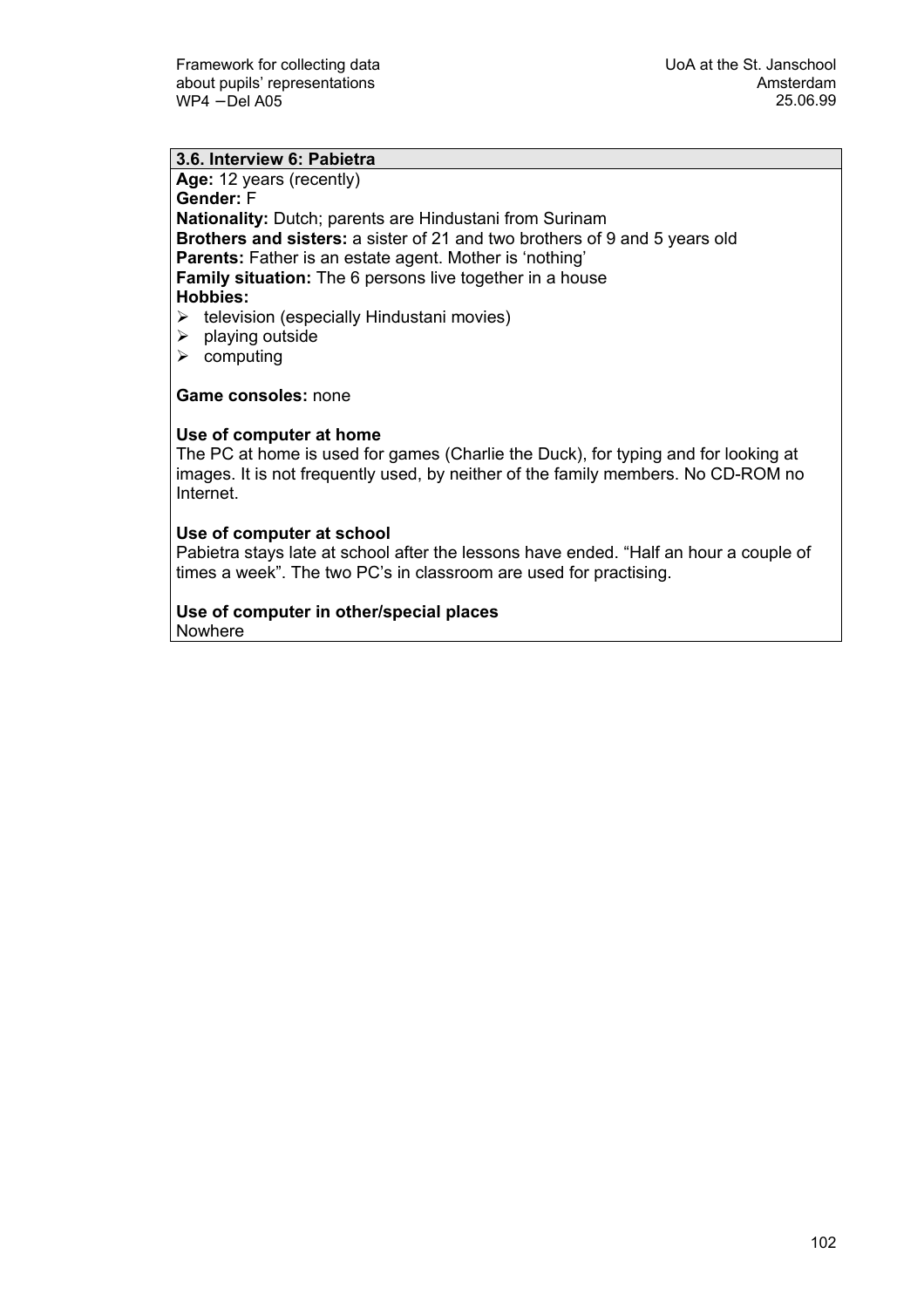

A4 drawing in black pencil and some parts coloured. The computer is on a 'computer table' drawn in perspective.

#### Comments on the drawing

Pabietra is the only one who draws a printer with quite some detail and names attached. There are no cables, except one really fat one for the mouse.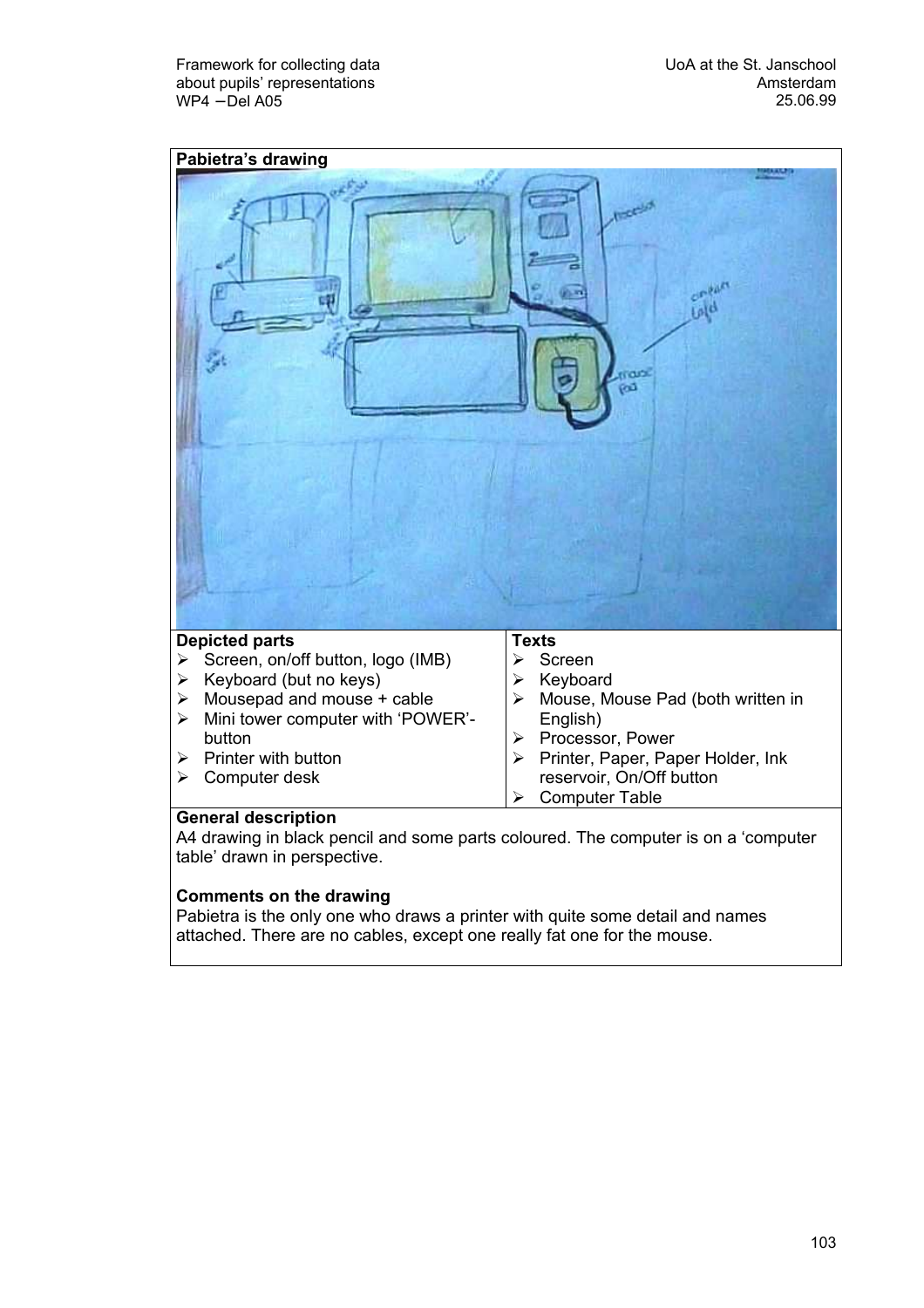#### Pabietra's text: "What is to me the usefulness of a computer"

Words: 39 (answers), 19 (repetition of the three questions on the blackboard) Sentences: 3 (and 3 for the questions)

Nouns: games, information, schooltalk, internet, pleasure, things, computer Adjectives: a lot, gladly

Verbs: write, internetting, e-mail, look up, enjoy, find, see

Main argument: "With Internet you can enjoy a lot, you can find information"

### Comments on the text

With Pabietra the confusion of the three questions on the blackboard influenced her text.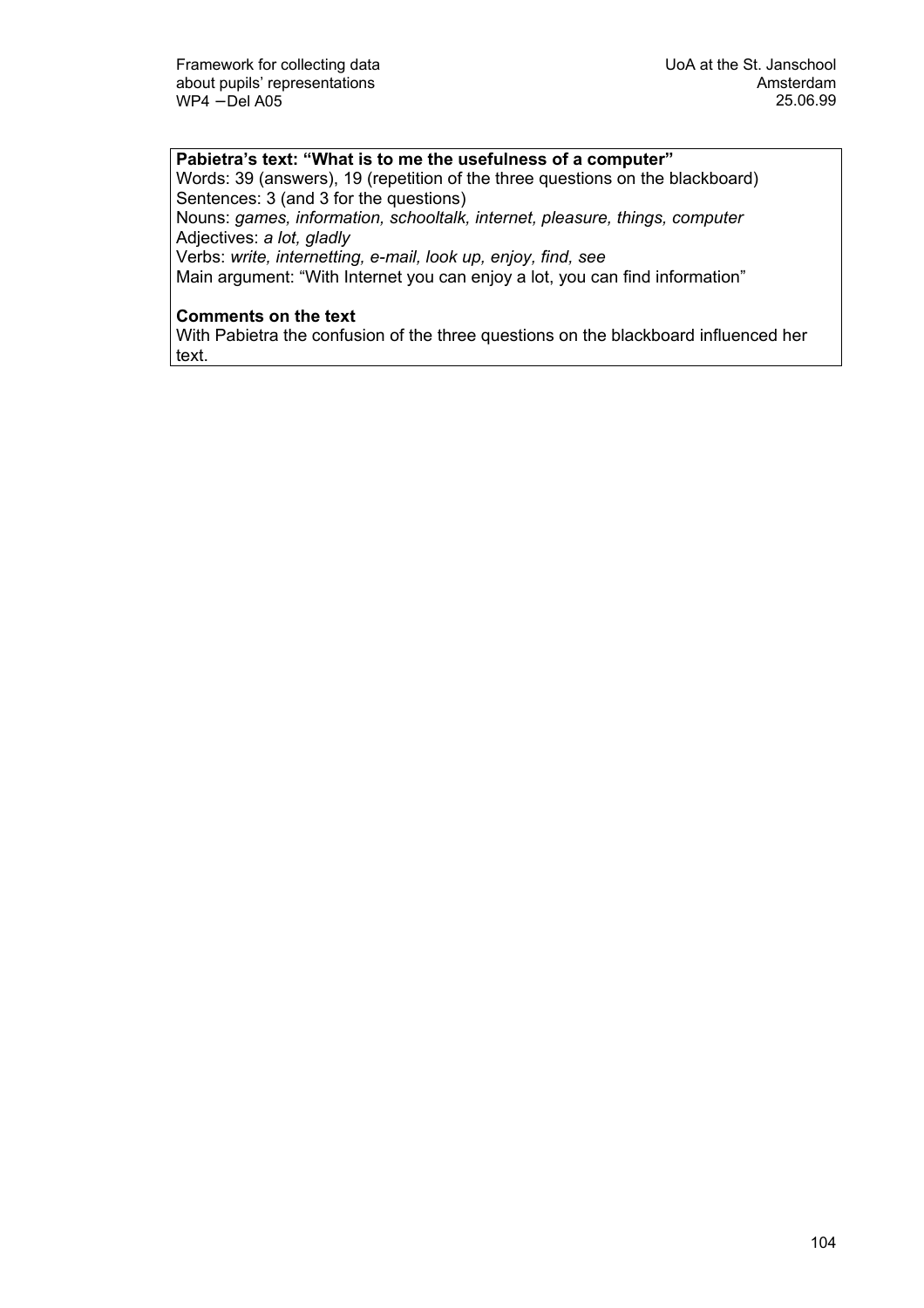

middle: "The computer in the future".

### Introduction of collective work

The teacher introduced the collective work on the theme: "What might computers bring in the future?" She used the same metaphor of the telephone, saying that people many years ago could not imagine what would be possible now. On the blackboard she wrote down in a circle "The Computer in the Future" and asked for input from the group.

### **Brainstorm**

A very lively interaction was the result. First most of the reactions were referring to function, later, also because of the teacher invitation to do this, more form issues were touched upon. Fantasies started to be aired, like the computer that can do 'everything', to animal shapes (transform to any colour and any form), the computer that does the homework for school, etc. Almost everyone took part; many fingers were in the air to ask for a turn to speak.

### Themes

In the end 5 themes were derived:

- The "do"-computer
- The "fly"-computer
- The Robot
- **The Advisor**
- Fashion/the wardrobe

The additional categories 'Pocketcomputer' and 'Handcomputer' were left to be included in either one of the other themes.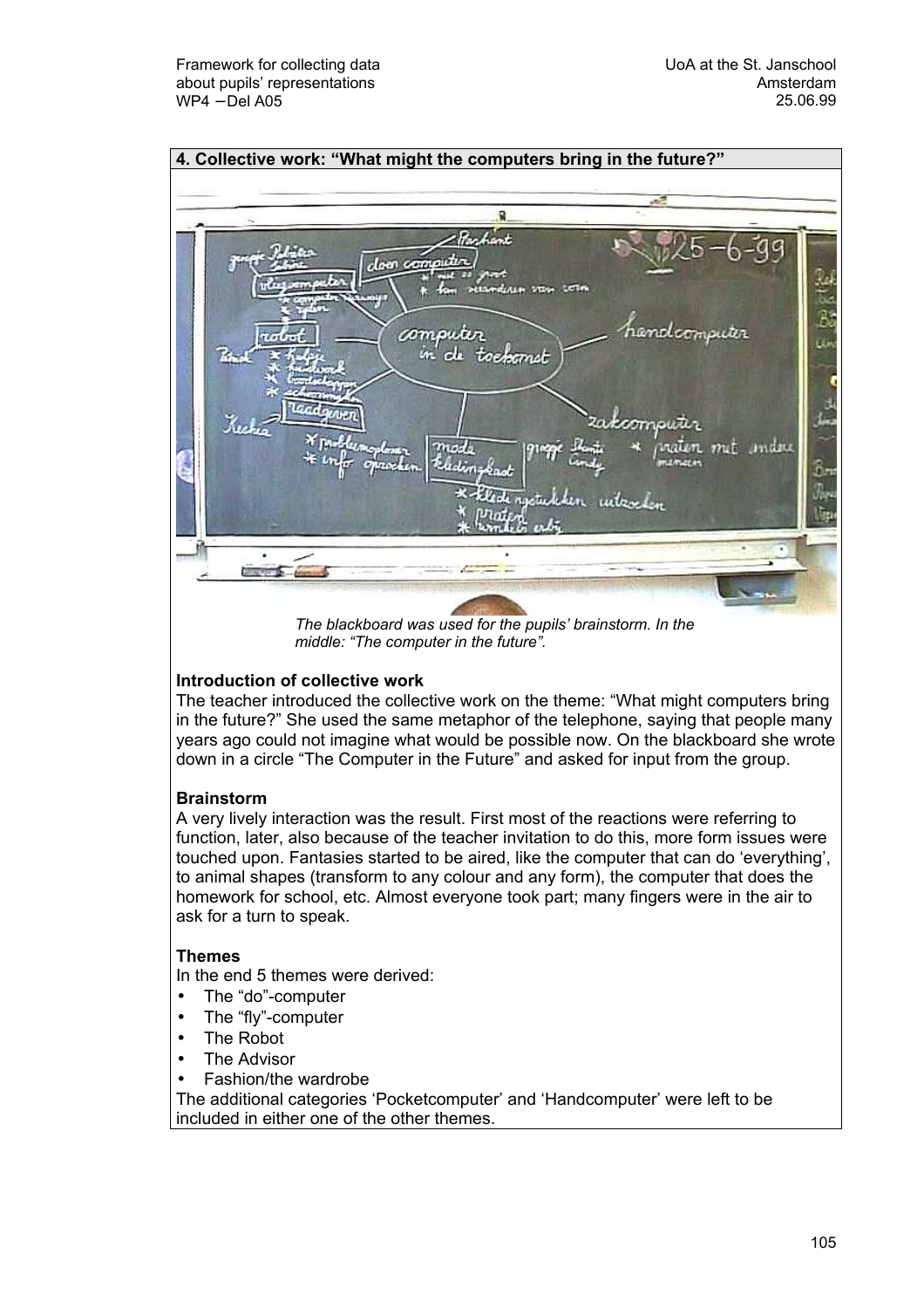# Collective work

The teacher asked the pupils to form 7 groups of 3 pupils themselves, and distributed the themes over the groups. Some themes were given to more than one group. All members took part, except the six pupils that were taken from the groups for a short time to be interviewed by me.



## Presentations

Three pupils from each group presented a drawing and a story in front of the rest of the class.

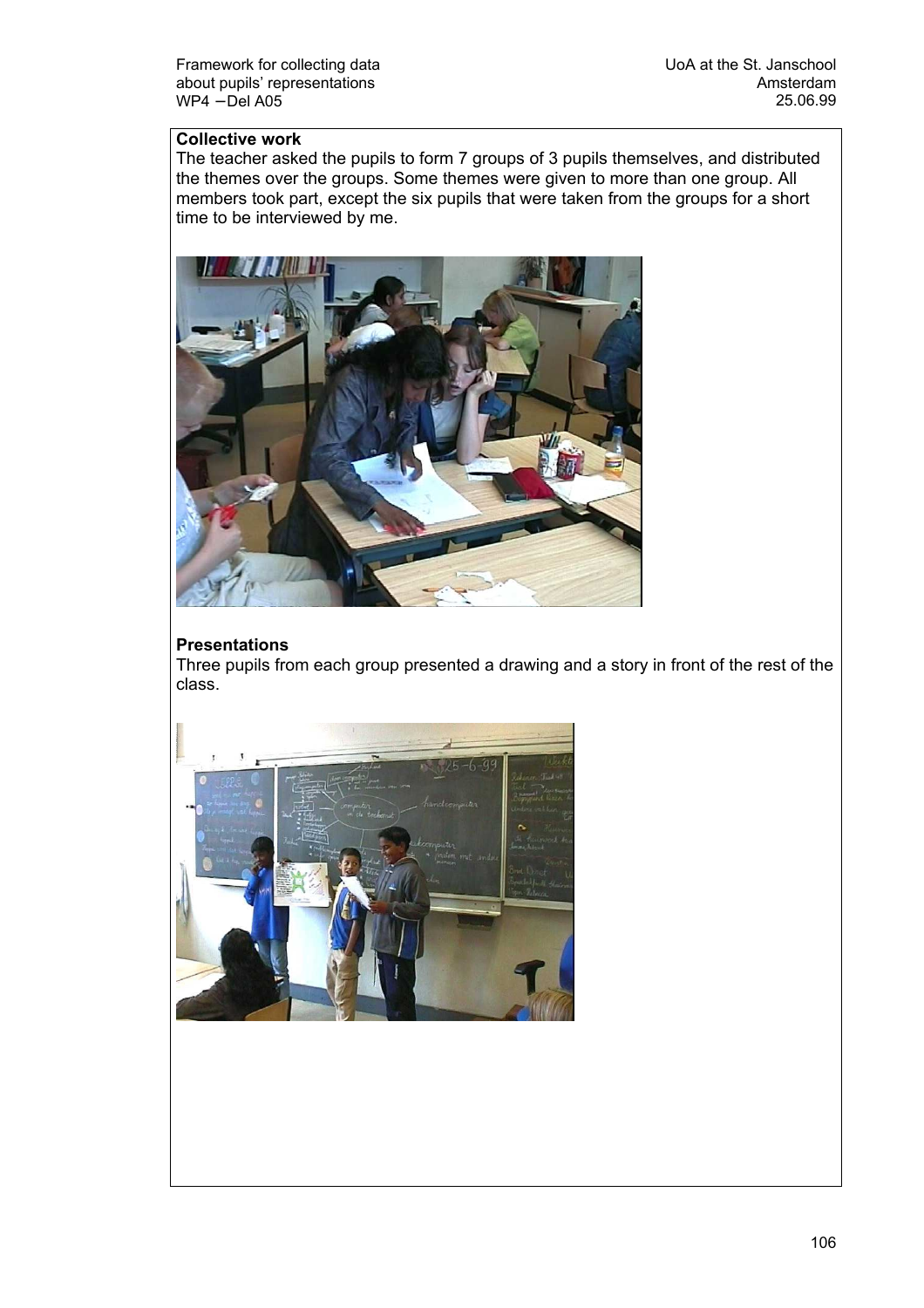

### Drawing

A3 drawing in coloured felt tip and coloured pencil. It is a closet with clothes hanging in it, a wardrobe. The left side shows a screen with numbers and a skirt and blouse; the right side shows a human face saying 'Hallo!" while the antennas and the current between them indicate that it is a robot.

#### Text

"Fashion - Professor".

### Story (edited)

In the wardrobe is a fashion-professor. You have to type in a code first. Then the F-P emerges in the wardrobe. Then the F-P becomes a screen. On that screen comes clothes and then you click on the clothes that you want to wear.

He says whether the combination looks nice. If the F-P says that the combination fits well with you, the clothes come out of the wardrobe. He can also design clothes for you. He is 33 years old and 62 centimetres tall.

The group consists of three girls.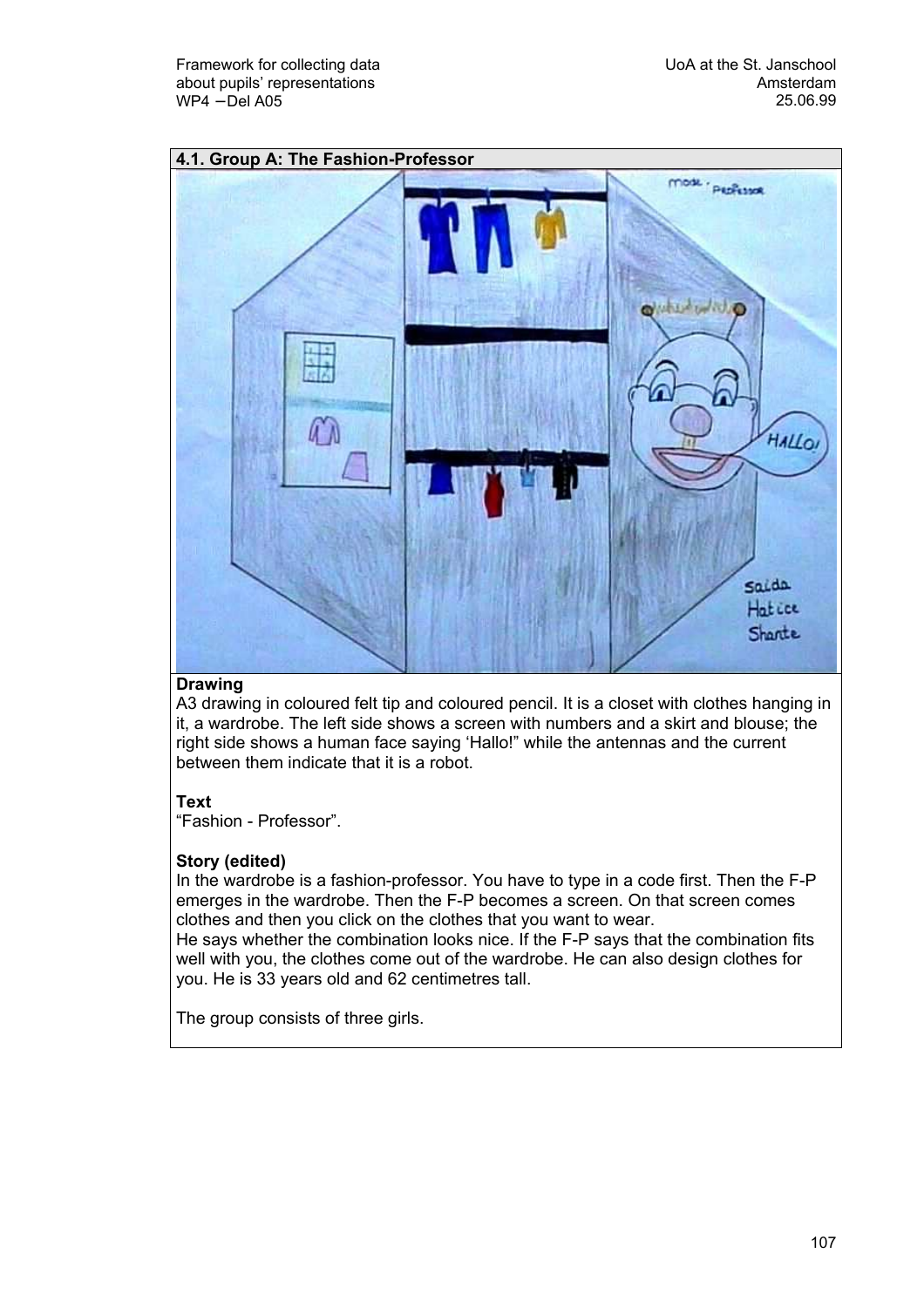

#### Drawing

A3 drawing in colours. A wardrobe.

Text

Hippie Wardrobe.

### Story (edited)

This is a mysterious wardrobe, full of clothes, and full of secret things. On the cat's head is a remote control. If you push the orange button then it opens, and if you push the green one, then he comes towards you. If you want to close it again, you have to push the red one. You can also talk to the cat's head. If you push the blue button you can choose clothes. For the rest it is a beautiful wardrobe and it's name is Hippie **Wardrobe** 

Shainaaz was in this group, together with two other girls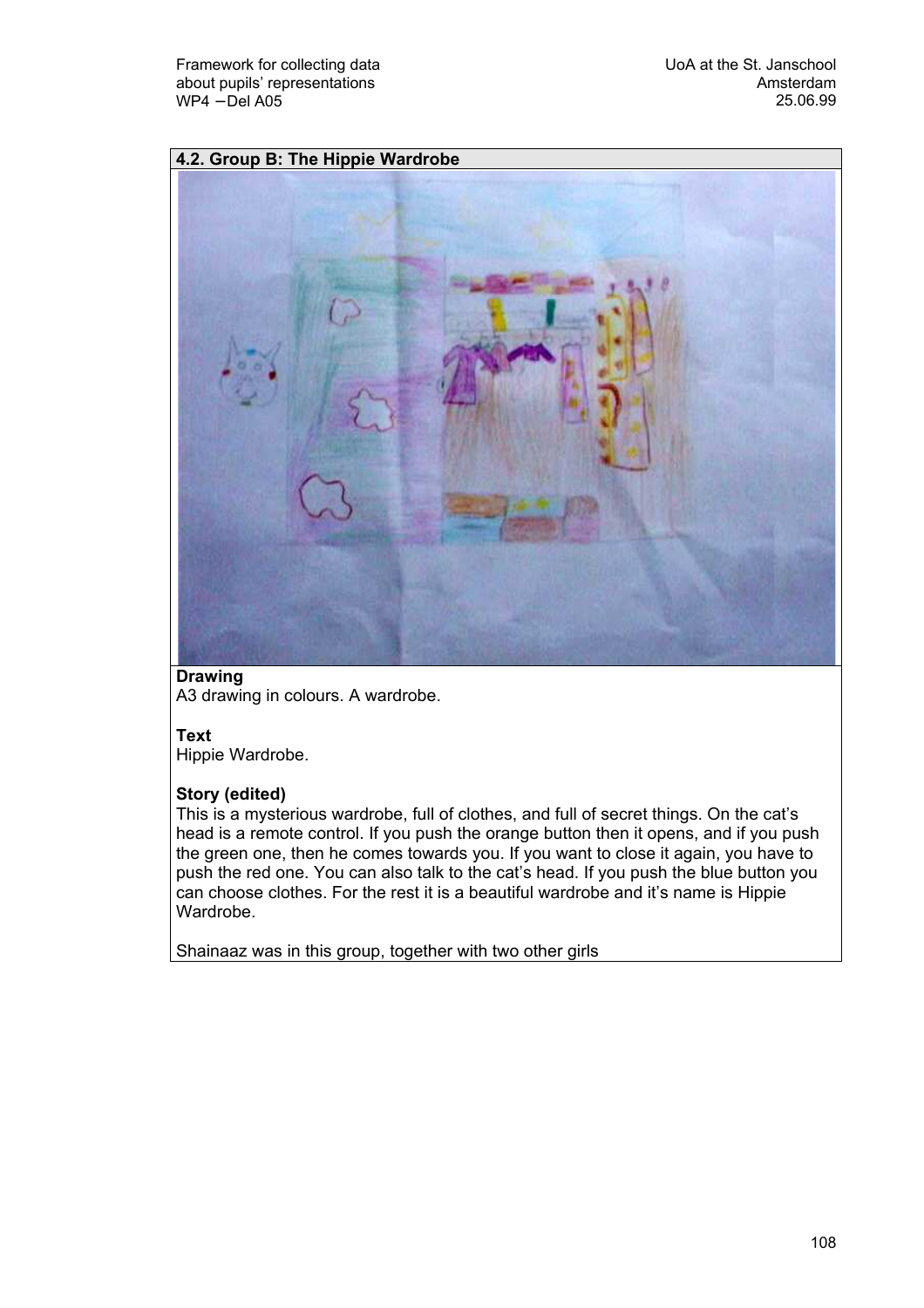

## Drawing

A3 drawing in coloured felt tip.

### **Text**

Flubber-Puter. Man's Best Friend! In de Future!

#### Story (edited)

The Flubber-Puter is a small computer that can change its form. He is helpful and nice and he can talk and dance. He is thus a sort of chameleon. He is created by Gio, Mounir and Prashant.

Mounir was in this group, with two other boys.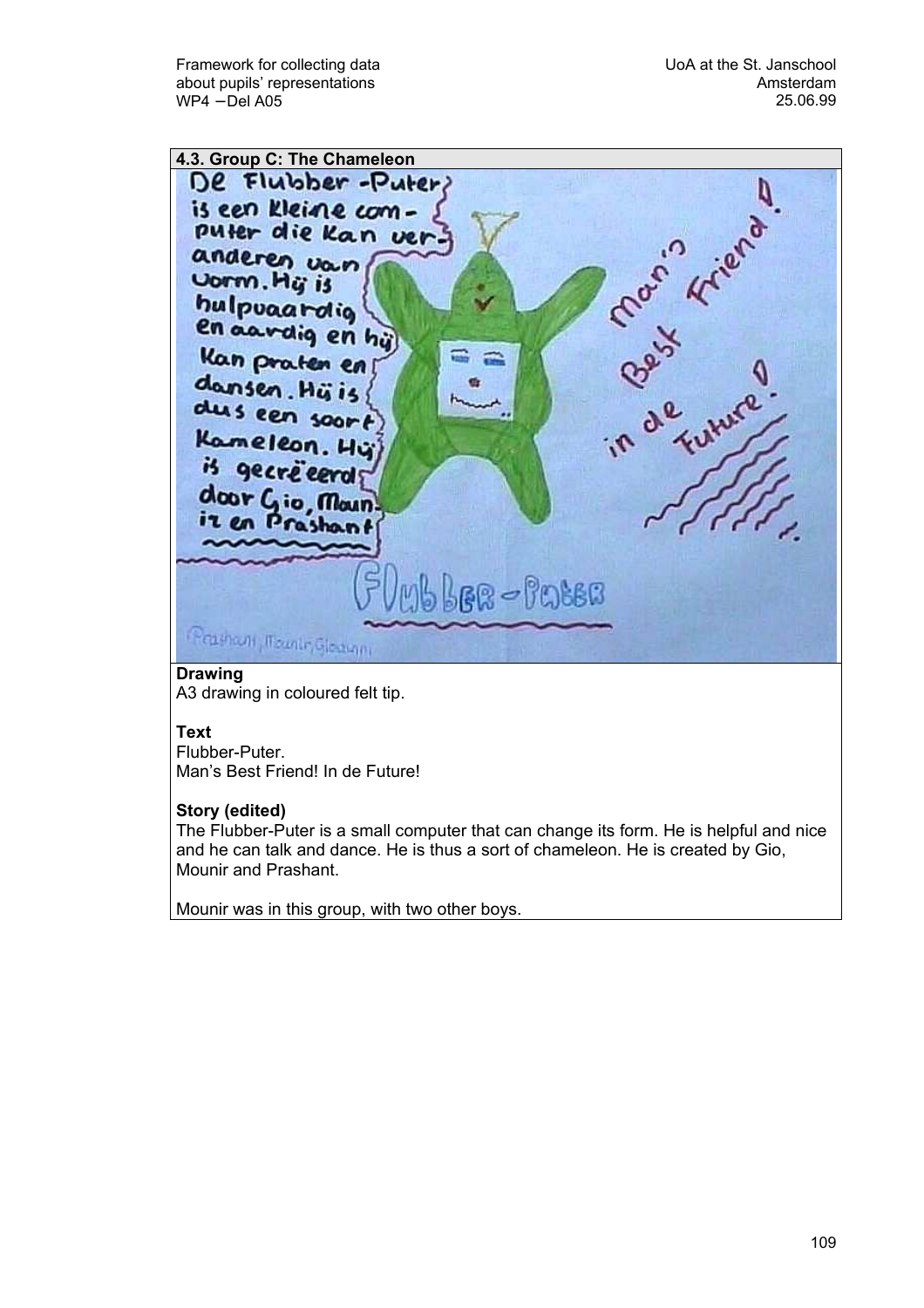

### **Drawing**

A3 drawing in colours. It is not clear what it exactly represents: some humanoid with magic symbols, girl/witch, rocket?

Text: None.

### Story (edited)

The SDS is a special vehicle. SDS means Simone, Demet, Sabine vehicle. It wears a splendid fruit-like sweater. She is twelve years old and a very sweet girl. She is 3 meters and 80 centimeters. If you ask her something she does it immediately. She can transform in everything, like car, boat, helicopter.

The SDS vehicle has many advantages, such as "No paying for a ticket", "Faster than normal vehicles", "And in the plane the food is made very nice".

If she is mad, do not make jokes. The colour of her skin is light brown. Her hair is bordeaux-red (wine-red), and she has nice bangs, and she has nice ribbons in her hair. And her special characteristics: she has a beautiful wink on her face to prove that she is sweet.

Remark Upon my asking whether this was a computer they said yes, but it was a bit alive.

The group consisted of three girls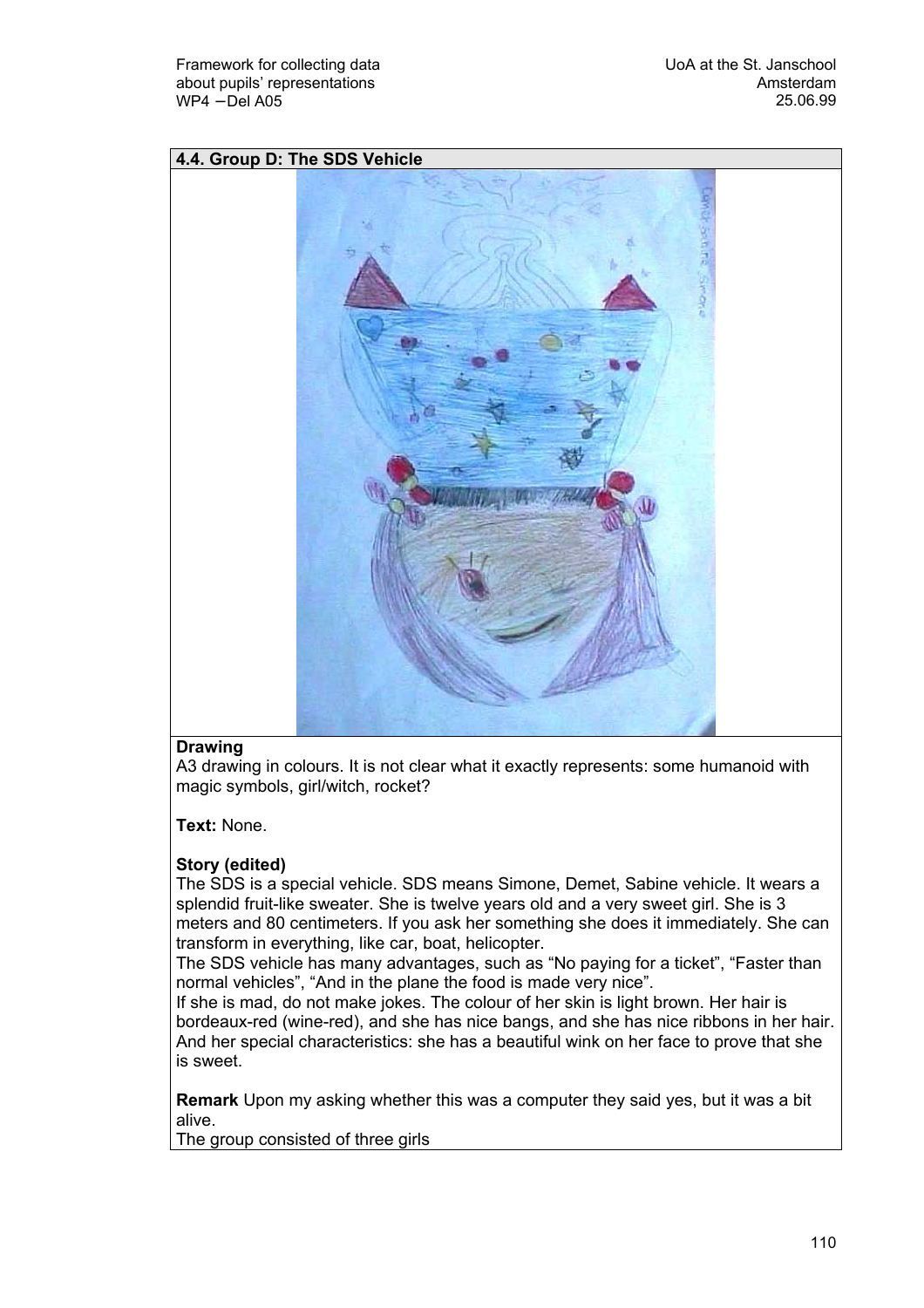

### Drawing

A3 drawing in colours. A girl named Lefteye with a keyboard on her cheek, a chair and a table on which is a screen (computer?) and a lamp, and a boy with a Nike-cap, saying "I have a problem", with a paper in his hand with the words "An unsatisfactory mark". The boy is called Ginuwine.

### Text

The counsellor

### Story (edited)

We have made an advising computer. If you have problems you have to type in your problem on her cheek. From her mouth she gives advice. She is 16 years old, is 4 meters tall, 75 centimetres wide. She has long hair with different colours. We also made a boy who wants to get advice. He has a problem with his homework; here is his desk where he makes his homework.

## Remark

Lefteye is the name that Nadine mentioned as alias during chatting. Nadine is not in this group. The group consisted of three girls.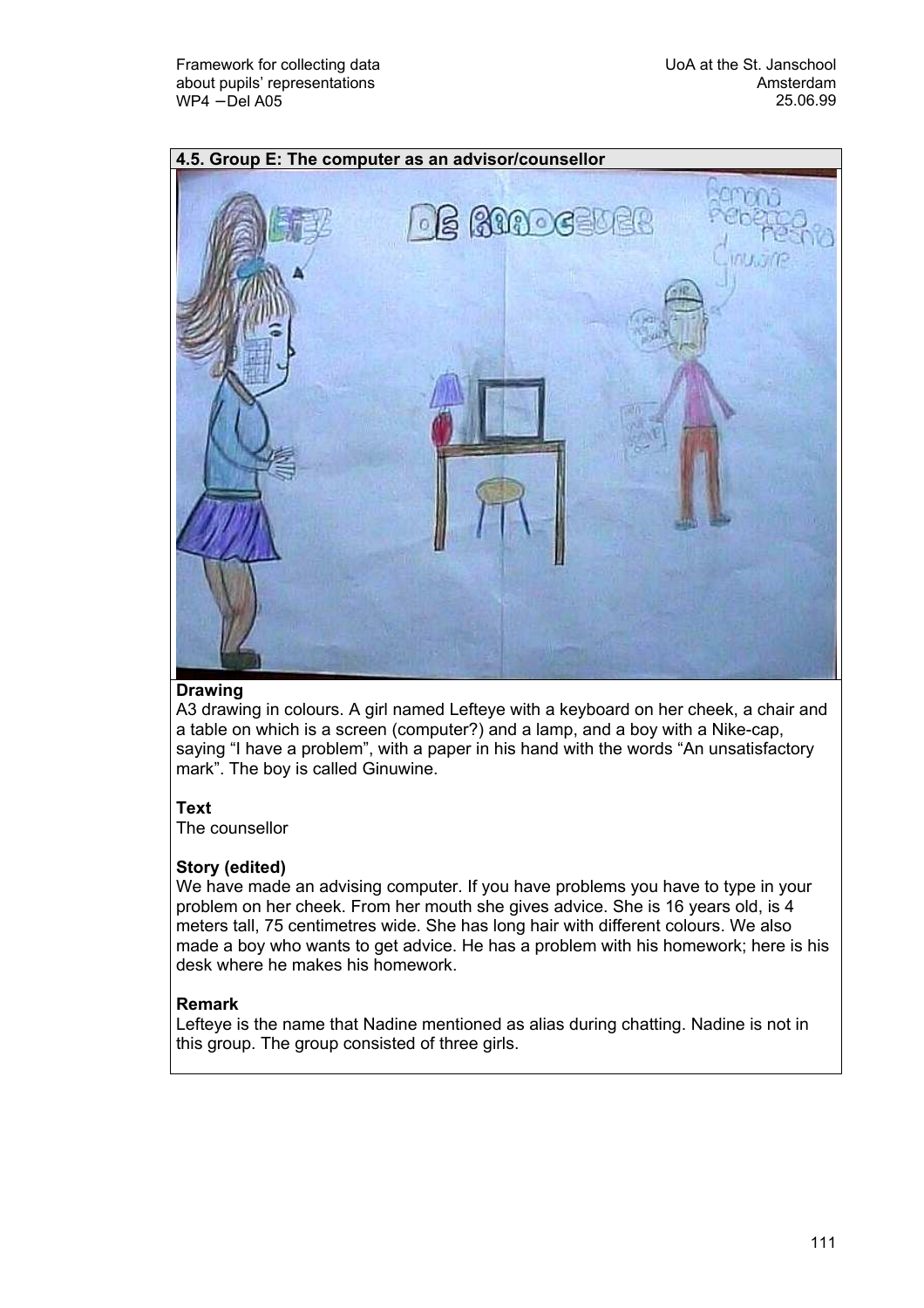

### Drawing

A3 drawing in colours. A robot .

## Text

No text, except the word "printer" on the lower part of the 'Body' of the robot.

### Story (edited)

The robot that we made is crooked, big belly, big head, short legs, and the one hand is thin and the other is thick, and he has two antennas on his head. And he has two wings. And it is a boy, and it is called JR. He does what we say. He helps with making home work, shopping, and cleaning the house. And we have a code to avoid coming in the security of the robot and the code is HPL. And he is 2 meters tall, and it is drawn by Luther, Patrick and Hardaman. (HPL…)

## Remark

Patrick and Hardaman are in this group, plus one other boy.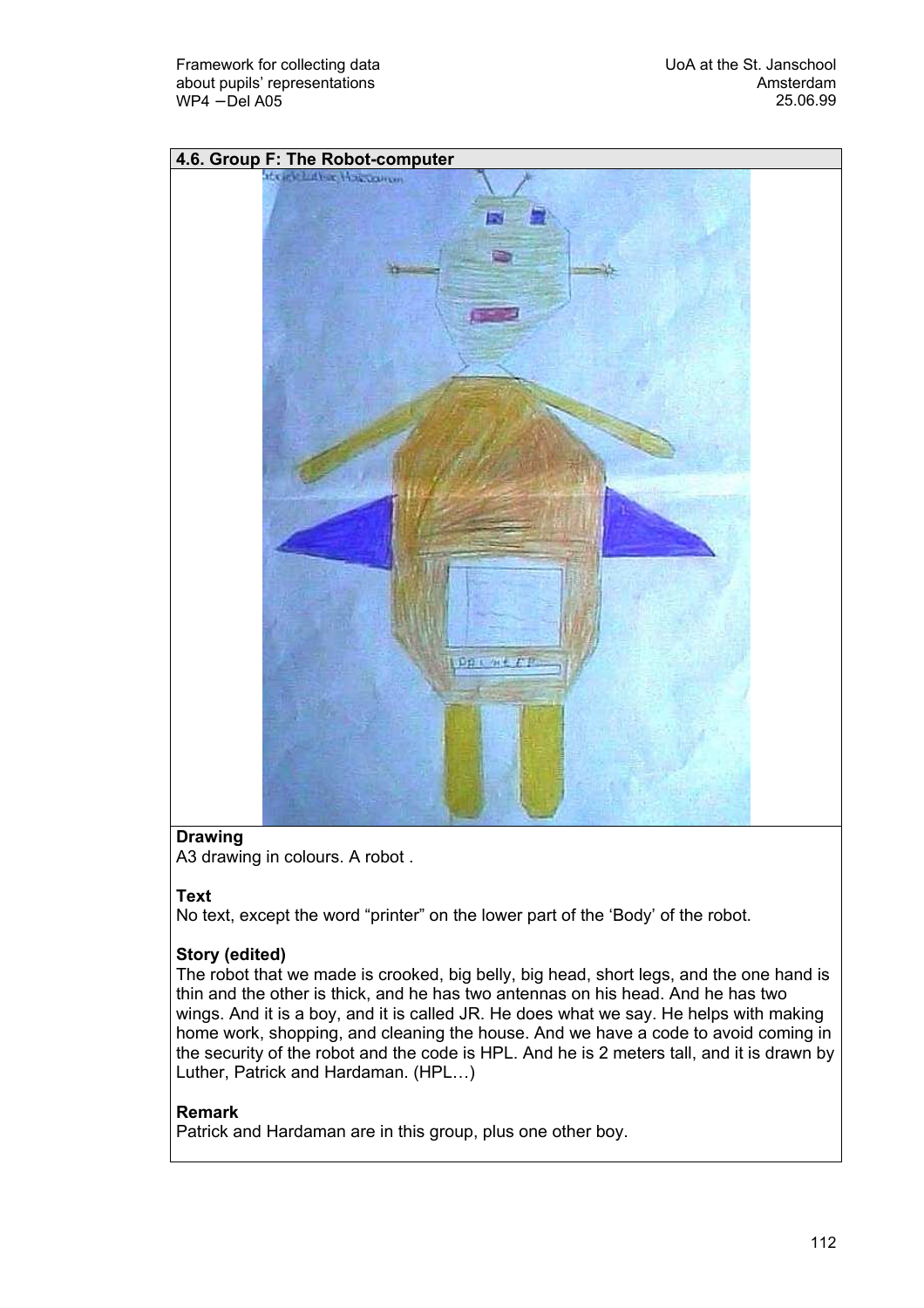

#### **Drawing**

A3 drawing in colours. A girl flying through the air, birds surrounding her. Sun in right upper corner, blue clouds. On each of the wings the word Hawai

#### Text

No text

#### Story (edited)

It is Miss Hawai, and today she flies to Hawai, this is why she wears this beautiful costume. If she goes to another country, she will get an other costume. On top of her people can sit. You do not have to have a ticket; you just put your PIN-pass in here and it is automatically paid. She has nice flowers, and her lips kiss all other flying robots. It can transform into other shapes, and it is a little bit alive.

#### Remark

Nadine and Pabietra are part of this group, plus one other girl